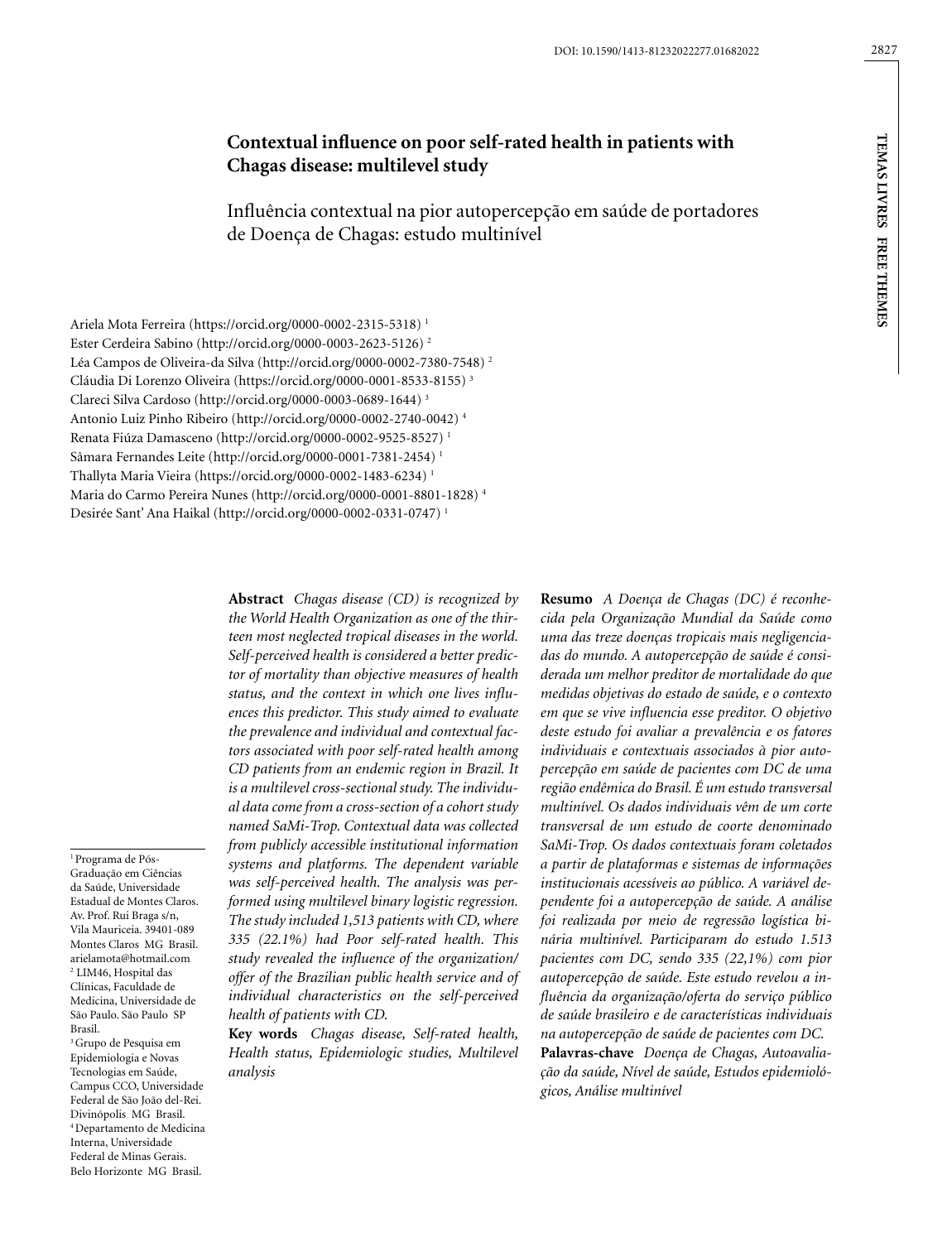## **Introduction**

Recognized by the World Health Organization (WHO) as one of the thirteen most neglected tropical diseases in the world<sup>1</sup>, Chagas disease (CD) is an infectious disease that represents a serious public health problem in Latin America. In Brazil, CD is considered one of the main medical and social problems<sup>2</sup>. The initial stage of infection with *Trypanosoma cruzi*, the main transmitter of CD, lasts from 4 to 8 weeks and is generally asymptomatic. About 60 to 70% of patients do not develop a clinically visible disease. However, the remaining patients (30 to 40%) develop one of the chronic forms of the disease (cardiac, digestive, or cardio-digestive) that persists during the life of the host<sup>3</sup>.

Self-perception of health is an important indicator used in social epidemiology. It is considered a better predictor of mortality than objective measures of health status<sup>4,5</sup>, since it consistently predicts functional decline<sup>4</sup>, in addition to influencing the frequency of seeking health care and the acceptance of treatment plans<sup>6</sup>. CD in its chronic form negatively impacts patients' self-perceived health<sup>7</sup>, however there are few studies that investigate this topic in CD.

It is known that information related to the context in which patients live has an influence on their health conditions, as well as on their self-perception<sup>5,8-12</sup>. The use of multilevel models which simultaneously include context variables (social structure to which the individual belongs) in addition to conventional individual variables<sup>13</sup>, has been an important tool in scientific investigations, as it overcomes some limitations of traditional epidemiology when considering distinct hierarchical levels in the analyses. These models consider that attributes at the individual level may not be sufficient to explain the process of illness, since within the context there are cultural and geographical factors that can affect individuals directly or indirectly<sup>14</sup>.

Although the contextual influence on self-perceived health is recognized<sup>8</sup>, studies with this approach are scarce. In addition, no previous multilevel studies were found that investigated self-perceived health among CD patients. Thus, this study aimed to assess the prevalence and individual and contextual factors associated with poor self-rated health among patients with CD from an endemic region in Brazil.

### **Methods**

Ethical approval was obtained from the relevant ethic committee (CEP/USP - 042/2012, UN-IMONTES 2.474.172 e CONEP 179.685). All subjects agreed to participate to this study and signed the informed consent form prior to the beginning of the study.

This is a cross-sectional study with multilevel analysis that considered individual and contextual information. The individual data came from a cross-section (follow-up) in a cohort study named SaMi-Trop (Research on Biomarkers in Neglected Tropical Diseases in São Paulo/Minas Gerais). SaMi-Trop is a multicenter study which involves the involvement of four Brazilian public universities<sup>15</sup>. The study was carried out in 21 municipalities selected for showing a high prevalence of CD. These municipalities belong to two macro-regions of the state of Minas Gerais endemic to CD: the northern region of Minas and the Vale do Jequitinhonha region. The contextual data used were extracted from the official database of the Brazilian government, and were collected at the municipal level.

The SaMi-Trop methodology has been presented in detail in previous publications<sup>15,16</sup>. To date, two evaluations have been carried out, the baseline and the first follow-up. The baseline was composed of 2,157 individuals. Follow-up was carried out two years later, and it was possible to collect information for 1,709 individuals, being those initially included in the cohort (79%). A total of 196 individuals were excluded (150 for not having a positive serology for the anti-*T. cruzi* antibody and 46 for not having valid information for the dependent variable adopted (Figure 1). The analyses of the present study were conducted with data from the first follow-up interview.

Baseline data collection was carried out between 2013/2014. The first follow-up visit took place between 2015/2016 where interviews were conducted with patients, with collection of peripheral blood, ECG and echocardiogram exams.

Contextual data collection was conducted for the social, economic, demographic, epidemiological, and health services characterization of the 21 municipalities included in the SaMi-Trop. Chart 1 presents these variables, the year adopted as a reference for the collection (available data that was the closest to the year of the cohort follow-up 2015/2016), its source, its concept, and the way the information was categorized to conduct the analysis.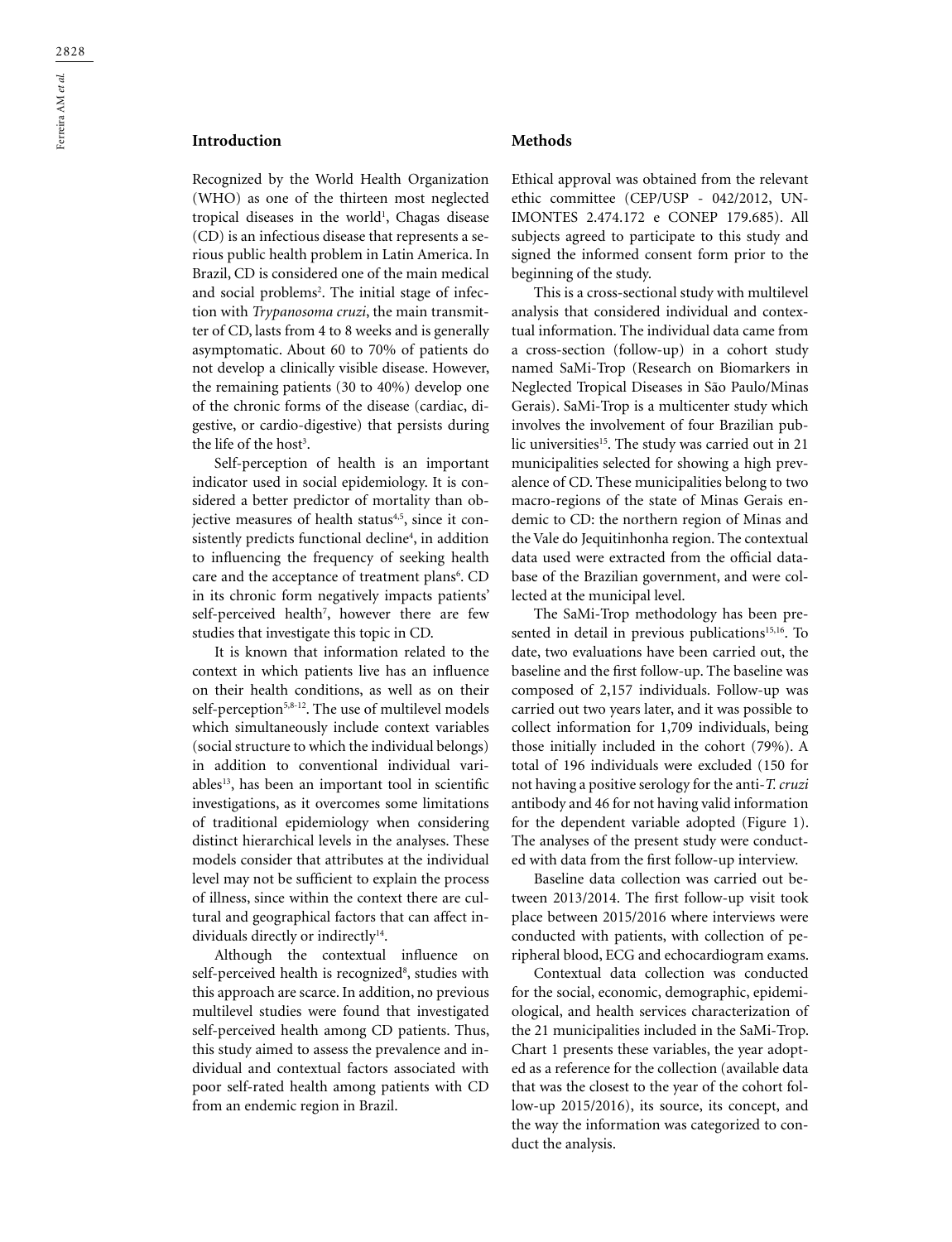



Source: Authors.

The variables Municipal Human Development Index (MHDI) and SUS Performance Index (IDSUS) were collected, categorized according to national standard and subsequently dichotomized. The other contextual variables were collected in numerical form and later dichotomized using the 25th or 75th percentile as the cutoff point, depending on whether the variable represented a negative (low values indicated better situation) or positive (high values indicated better situation). The objective was to separate 25% of the better-off municipalities vs. 75% of the municipalities in the worst situation, since in general the municipalities included had similar profiles, and for the most part, were precarious (Chart 1).

The organization of variables in this study followed the conceptual theoretical model of Andersen and Davidson<sup>17</sup>, which considers "self-perception of health" as an outcome of interest. Following this model, the dependent variable was self-perception of health, constructed from the participant's self-report during the interview af-

| Contextual<br>variables                                 | Year of<br>collection | Source                                                  | Concept                                                                                                                                                                                        | Cut off point<br>adopted                                                                                                                  |
|---------------------------------------------------------|-----------------------|---------------------------------------------------------|------------------------------------------------------------------------------------------------------------------------------------------------------------------------------------------------|-------------------------------------------------------------------------------------------------------------------------------------------|
| 1. Total<br>population                                  | 2010                  | Atlas of Human<br>Development in<br>Brazil <sup>1</sup> | Number of people residing in the<br>municipality.                                                                                                                                              | 75 <sup>th</sup><br>percentile=31,003<br>inhabitants.                                                                                     |
| $2.96$ of<br>the rural<br>population                    | 2010                  | Atlas of Human<br>Development in<br>Brazil <sup>1</sup> | Percentage of people residing in the area<br>outside urban limits.                                                                                                                             | 25 <sup>th</sup><br>percentile=33.11%                                                                                                     |
| 3. Municipal<br>Human<br>Development<br>Index<br>(MHDI) | 2010                  | Atlas of Human<br>Development in<br>Brazil <sup>1</sup> | Geometric average of the indices of the<br>dimensions Income, Education and<br>Longevity, with equal weights. This<br>varies from 0 to 1, with higher values<br>indicating a better situation. | Categorized by<br>international<br>standard and<br>dichotomized as<br>$low (<0,550)$ vs.<br>high $(>0,700)$ /<br>medium (0,551-<br>0,699) |
| 4. Gini index                                           | 2010                  | Atlas of Human<br>Development in<br>Brazil <sup>1</sup> | Measures the degree of inequality in the<br>distribution of household income per<br>capita. Its value ranges from 0, when<br>there is no inequality, to 1 when the<br>inequality is maximum.   | 25 <sup>th</sup><br>percentile=0.4642                                                                                                     |
| 5. Average<br>wage of<br>formal<br>workers              | 2015                  | IBGE <sup>2</sup>                                       | Average wage of formal workers,<br>measured in number of minimum<br>wages.                                                                                                                     | 75 <sup>th</sup> percentile=1.7<br>minimum wages                                                                                          |
| 6. Illiteracy<br>rate                                   | 2010                  | DATASUS <sup>3</sup>                                    | Percentage of illiterates in the<br>population of the municipality                                                                                                                             | $2.5$ <sup>th</sup><br>percentile=17.1%                                                                                                   |

**Chart 1.** Contextual variables collected from publicly accessible institutional information systems and platforms, according to the year, source, concept, and cut-off point adopted for categorizing the variable.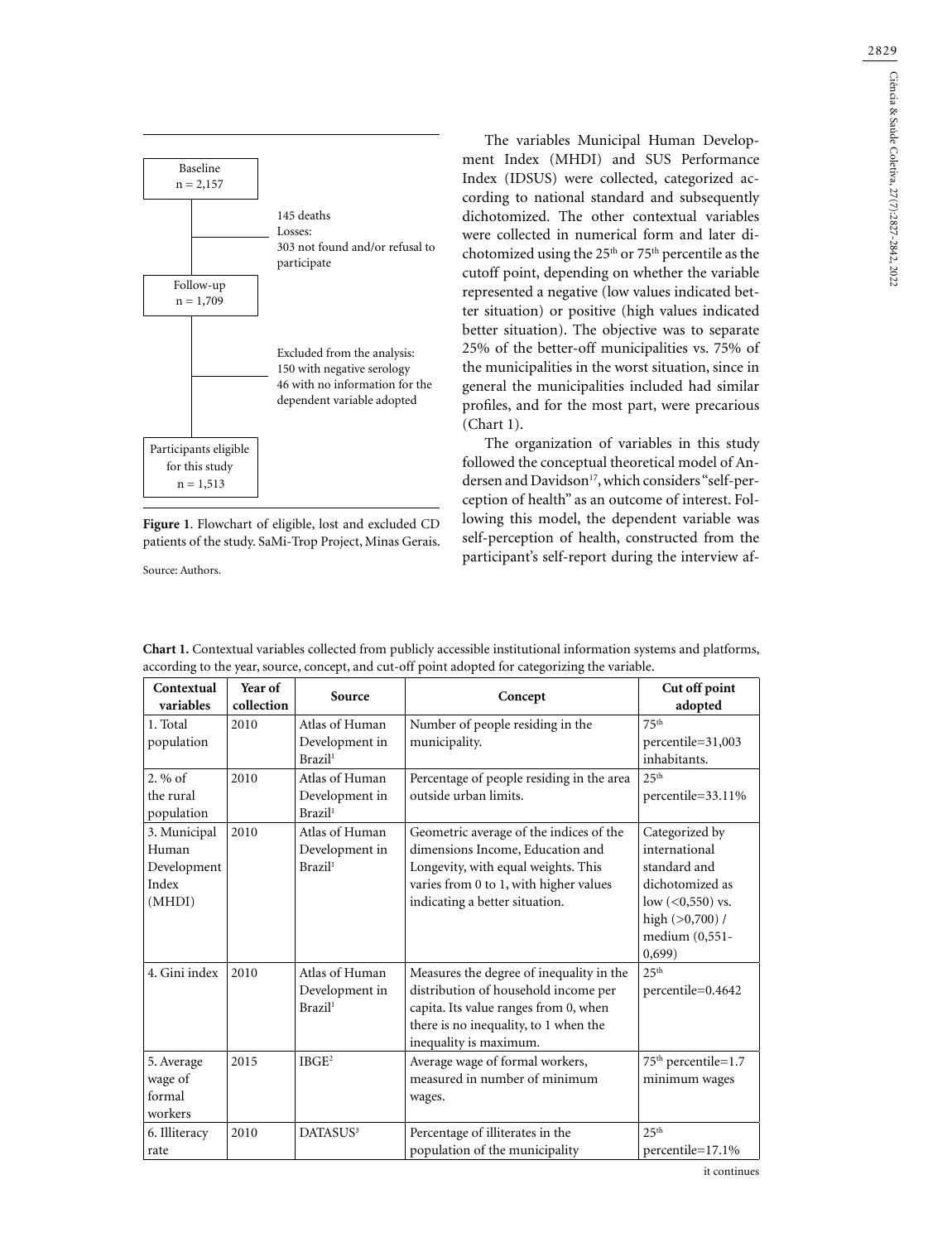| Contextual<br>variables                                   | Year of<br>collection | Source                                                                | Concept                                                                                                                                                                                                                                                                                                             | Cut off point<br>adopted                                                                                                              |
|-----------------------------------------------------------|-----------------------|-----------------------------------------------------------------------|---------------------------------------------------------------------------------------------------------------------------------------------------------------------------------------------------------------------------------------------------------------------------------------------------------------------|---------------------------------------------------------------------------------------------------------------------------------------|
| 7. % of the<br>population<br>with running<br>water        | 2010                  | Atlas of Human<br>Development in<br>Brazil <sup>1</sup>               | Percentage of the population of the<br>municipality with access to running<br>water                                                                                                                                                                                                                                 | 25 <sup>th</sup><br>percentile=85.4%                                                                                                  |
| 8. % of the<br>population<br>with<br>adequate<br>sewerage | 2010                  | Atlas of Human<br>Development in<br>Brazil <sup>1</sup>               | Percentage of the population of the<br>municipality with access to adequate<br>sewerage                                                                                                                                                                                                                             | $25^{\text{th}}$<br>percentile=49.5%                                                                                                  |
| 9. % of the<br>population<br>with<br>electricity          | 2010                  | Atlas of Human<br>Development in<br>Brazil <sup>1</sup>               | Percentage of the population of the<br>municipality with access to electricity                                                                                                                                                                                                                                      | 25 <sup>th</sup><br>percentile=98.8%                                                                                                  |
| 10. SUS<br>Performance<br>Index<br>(IDSUS)                | 2010                  | Performance<br>Index of the<br>Public Health<br>System <sup>4</sup>   | Assesses the municipal performance<br>of the SUS* regarding: universality of<br>access, integrality, equality, resolvability<br>and equity of care, decentralization with<br>a single command by management level,<br>tripartite responsibility, regionalization<br>and hierarchy of the health service<br>network. | Categorized by<br>national standard<br>and dichotomized<br>as 0.500-0.599<br>$(low)$ vs. 0.600-<br>0.699/0.700-0.799<br>(high/medium) |
| 11. Total<br>health<br>expenditure<br>per<br>inhabitant   | 2016                  | SIOPS - Public<br>Health Budget<br>Information<br>System <sup>5</sup> | Measures the dimension of total public<br>health expenditure per inhabitant                                                                                                                                                                                                                                         | 75 <sup>th</sup> percentile=R\$<br>610.72                                                                                             |
| 12. Number<br>of doctors<br>per thousand<br>inhabitants   | 2017                  | CNES-<br>National Health<br>Establishment<br>Register <sup>6</sup>    | Number of doctors per thousand<br>inhabitants present in the municipality<br>hired by the SUS                                                                                                                                                                                                                       | 75 <sup>th</sup> percentile=0.79                                                                                                      |
| 13. % of the<br>population                                | 2017                  | Department of<br>Primary Care                                         | Proportion of population of the<br>municipality with health insurance                                                                                                                                                                                                                                               | 75 <sup>th</sup><br>percentile=3.03%                                                                                                  |

**Chart 1.** Contextual variables collected from publicly accessible institutional information systems and platforms, according to the very source, concept, and cut, off point adopted for categorizing the verishles according to the year, source, concept, and cut-off point adopted for categorizing the variable.

\*SUS=Sistema Único de Saúde (Brazilian Public Health System). 1 http://www.atlasbrasil.org.br/2013/pt/o\_atlas/idhm/. 2 http:// www.censo2010.ibge.gov.br/sinopse/index.php?uf=31&dados=0. <sup>3</sup>http://www2.datasus.gov.br/DATASUS/index.php?area=02.<br><sup>4</sup>http://idsus.saude.gov.br/manas.html=<sup>5</sup>http://sions-asp.datasus.gov.br/CGUdeftohtm.exe?SIOPS/serhist/m http://idsus.saude.gov.br/mapas.html. 5 http://siops-asp.datasus.gov.br/CGI/deftohtm.exe?SIOPS/serhist/municipio/indicMG.def. 6 http://cnes.datasus.gov.br/. <sup>7</sup>http://sisaps.saude.gov.br/notatecnica/frmListaMunic.php.

Percentage of coverage of the population of the municipality by teams of the family health strategy (FHS).

Source: Authors.

with health insurance

14. FHS coverage

ter being asked: "How would you rate your health today?", with a Likert scale as the answer options being adopted, and later dichotomized as "Poor" (bad and very bad) vs. "Good" (good, very good, and average). The dichotomization adopted allowed us to investigate the negative self-perception, which reflects the most critical condition

- Ministry of Health<sup>7</sup>

Primary Care - Ministry of  $Health<sup>7</sup>$ 

2017 Department of

of health and quality of life, and thus, fulfill the objective of the work.

75th

percentile=100%

The independent variables were also grouped as suggested by the theoretical model adopted<sup>17</sup> (Figure 2). The model has three blocks, the first block consisting of contextual variables, and the second and third blocks consisting of variables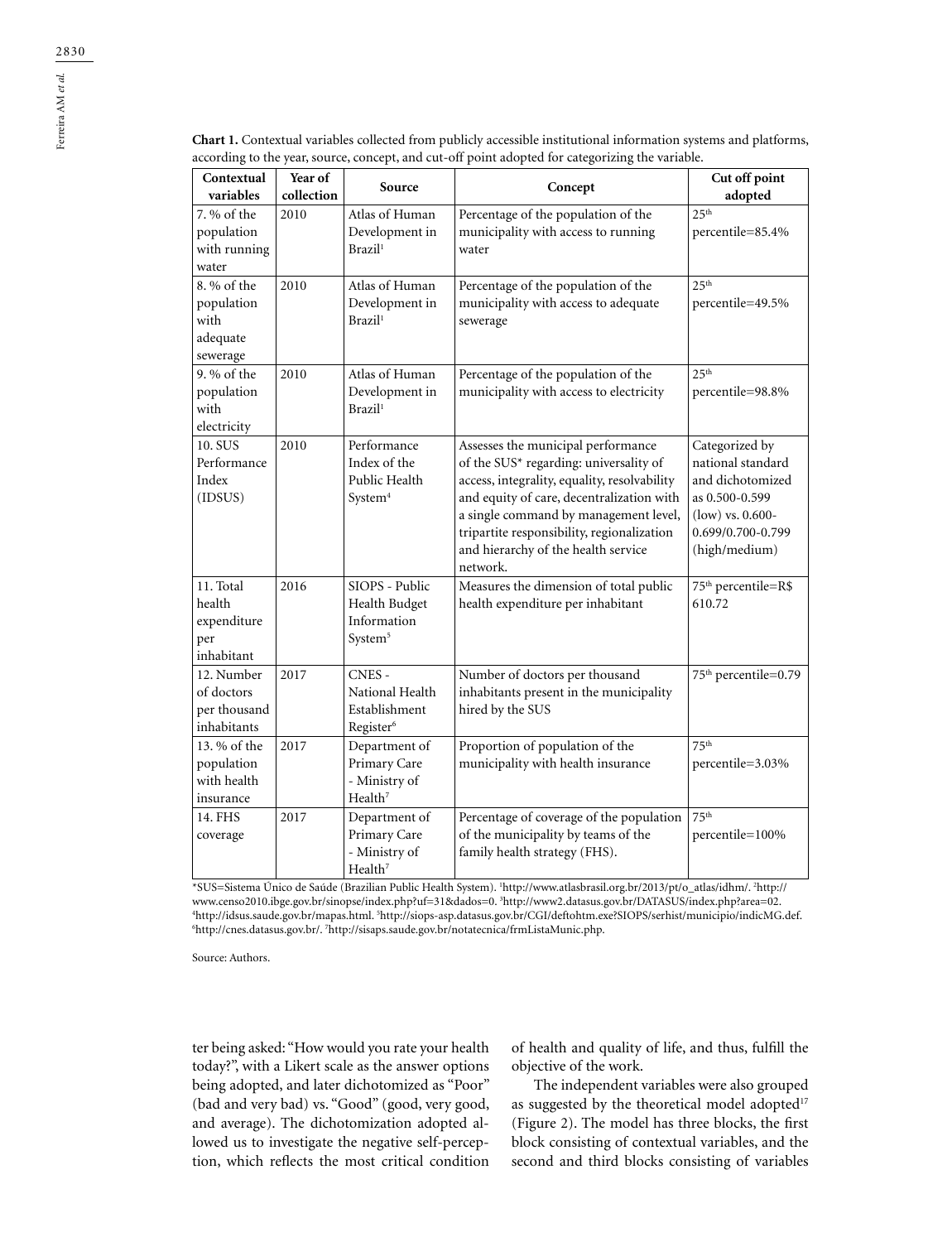Ciência & Saúde Coletiva, 27(7):2827-2842, 2022 Ciência & Saúde Coletiva, 27(7):2827-2842, 2022





Source: Authors.

measured at the individual level: individual characteristics and health-related behavior. The information on the last two levels came from the first follow-up interview of the SaMi-Trop project.

In the 1<sup>st</sup> block, contextual characteristics related to the municipalities were included considering the variables presented in Chart 1, subgrouped into 1) Predisposing Characteristics, and 2) Enabling Factors.

The 2<sup>nd</sup> block (individual characteristics) considered three subgroups: 1) Predisposing Characteristics: gender (female, male), age (up to 60 years, 60 years or more), self-declared skin color (white, black, brown and others (indigenous and yellow)), marital status (stable union, without stable union), literacy (no, yes); 2) Enabling Factors: income (up to 1 minimum wage, above 1 minimum wage), dichotomized considering the value of the minimum wage in force at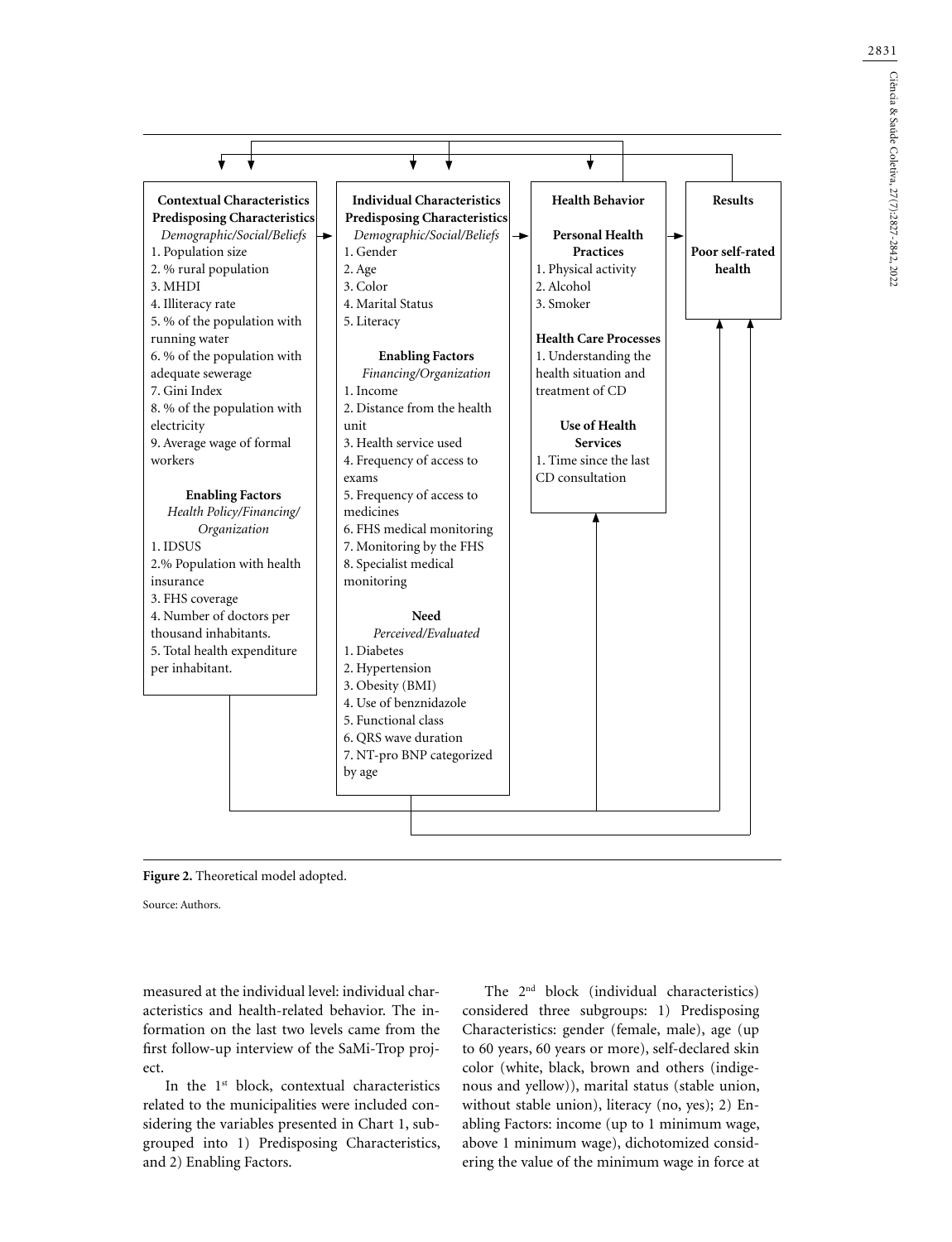the time of data collection (R\$ 724 - U\$ 304.20), distance of residence from the Basic Heath Unit (BHU) (over 100 km, from 6 to 99 km, from 0 to 5 km), type of health service most frequently used to treat CD (none, public, private/health insurance), frequency of access to exams (rarely/ never, regularly/frequently, always), frequency of access to medications (rarely/never, regularly/frequently, always), monitoring by the FHS (not monitored, irregularly monitored, regularly monitored), specialist medical monitoring (not monitored, irregularly monitored, regularly monitored); and 3) Perceived/Evaluated Needs: self-report of diabetes diagnosis (yes, no), self-report of arterial hypertension diagnosis (yes, no), body mass index (BMI) (overweight, normal weight), previous use of Benznidazole (BZN) (no; yes), functional class (with limitations - Classes II, III and IV, without limitations - Class I)18. BMI was calculated from weight and height measurements using the formula: BMI=Weight  $(kg)/(Height)^2$  (m), individuals with normal weight were those with up to 24.9 kg/m², and overweight those above that value<sup>19</sup>. The duration of the QRS complex (greater than or equal to 120 m/s, up to 119 m/s) and the age-adjusted NT-pro BNP20 (changed, not changed) were collected from ECG and blood tests, respectively. NT-pro BNP levels are quantitative plasma biomarkers of heart failure, and The QRS complex is the combination of three of the graphical deflections seen on a electrocardiogram of corresponds to the ventricle depolarization. These variables, with this cut-off point, reflect worse health conditions, with symptoms that affect the quality of daily life<sup>20,21</sup>.

The 3rd block (health behavior) considered three subgroups: 1) Personal Health Practices: physical activity practice (no, yes); alcohol (frequent use of alcohol, infrequent use of alcohol), and smoking (smoker, non-smoker). The practice of physical activity was considered as answered (yes or no). Alcohol was measured by the question "How many times in the last thirty days, did you consume alcohol?", the answer options were: did not consume, consumed less than once a week, consumed 1 to 2 times per week, consumed 3 to 5 times a week, and consumed every day. The answers to this question were dichotomized and grouped into two categories: infrequent use (did not consume/consumed less than once a week/consumed 1 to 2 times a week) vs. frequent use (consumed 3 to 5 times a week/ consumed every day). Smoking was assessed by the question: "Which of the following phrases

best defines your habits in relation to cigarette use?", with the answer options being: I have never smoked, I have smoked, but I don't smoke anymore, or I currently smoke. Smokers were considered to be those who smoked at the time of data collection and ex-smokers and those who had never smoked were grouped in the non-smoking category; 2) Health Care Processes: understanding the health situation and treatment of CD, as assessed by the question "Do you consider that you understand your health situation and the care you should take during your treatment for Chagas disease?" (I don't understand enough, I understand reasonably, I understand well); and 3) Use of Health Services: time since the last consultation for CD, measured by the question "How long has it been since your last medical consultation related to Chagas disease?", the answer being numerical and subsequently dichotomized into more than one year vs. a year or less.

Initially, a descriptive analysis of all variables was conducted. Simple (n) and relative (%) frequencies were estimated for each category of variables. For the age variable, the mean and its standard deviation were also estimated. In addition, the description of contextual variables according to self-rated health was presented.

Subsequently, bivariate analyzes were conducted between the investigated outcome and the individual variables. For this, Pearson's Chisquare test was used. In the multiple analysis, multilevel binary logistic regression was adopted, so that the variables were introduced into the model by levels of grouping (3 levels), according to the theoretical model adopted. Initially, all contextual variables (1<sup>st</sup> level) were introduced and the model was adjusted to a significance level of 5%, following the backward manual modeling technique. Subsequently, maintaining the variables of the first level, the individual variables  $(2<sup>nd</sup> level)$  were introduced from the screening obtained by the bivariate analysis (variables with p value≤0.20). The model was adjusted again. Finally, there was the introduction of individual health behavior variables (3rd level) also screened by bivariate analysis and a new model adjustment was performed. The multilevel analysis used the fixed effects model (intercept model) to estimate the fit between the outcome and the contextual and individual explanatory variables with the mixed coefficients and logit function to obtain the odds ratios (OR) and confidence interval measures (CI) 95%. The model was adjusted to each level introduced in a hierarchical manner, with only variables with statistical significance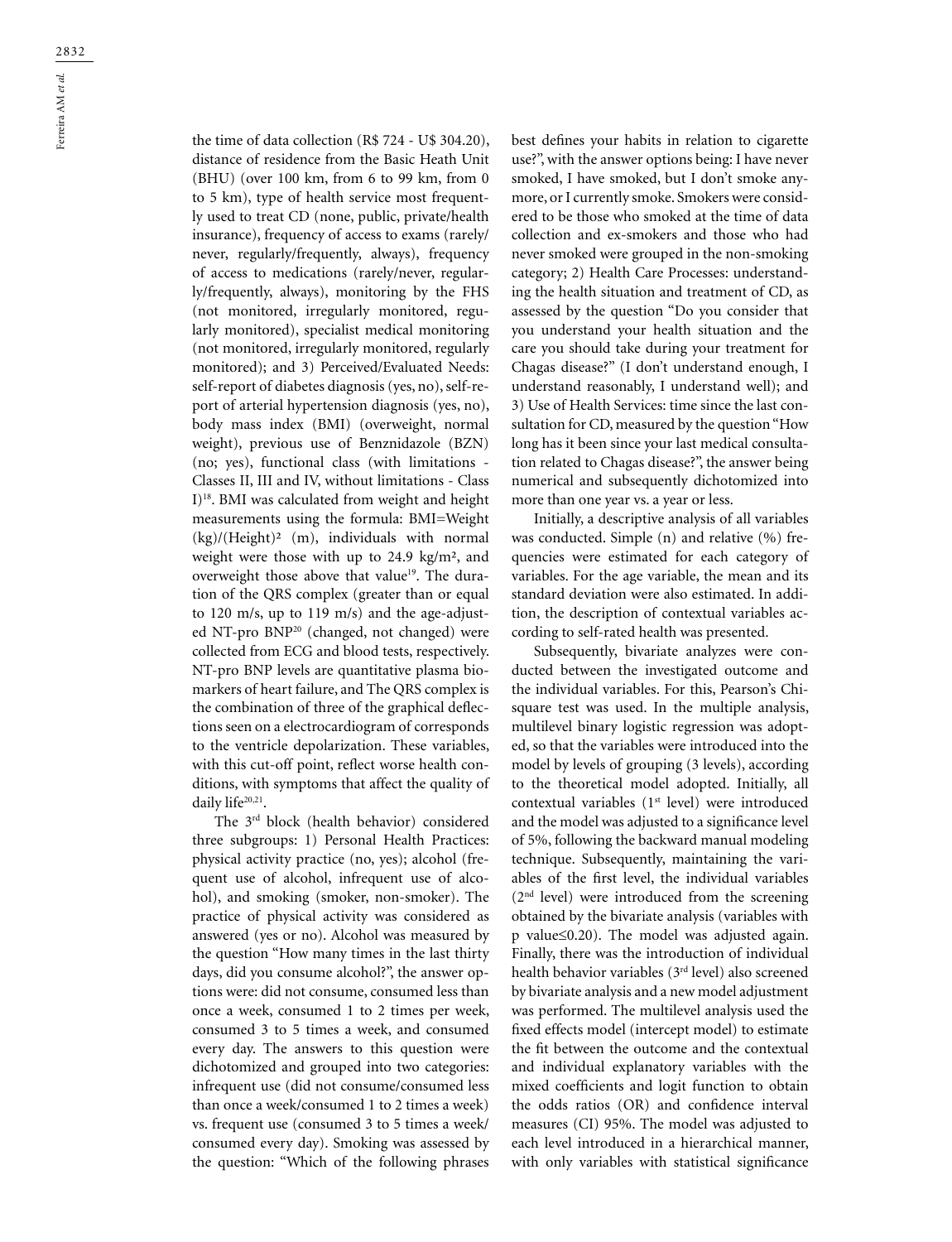remaining. The deviance statistic represented by "-2 loglikelihood", was the indicator used to assess the fit quality measure, making it possible to compare the likelihood functions. The analyzes were performed using Predictive Analytics Soft-Ware (PASW/SPSS)® version 18.0 for Windows® and STATA, version 17 (StatCorp, College Station, Texas, USA)®, statistical software.

### **Results**

The Descriptive and bivariate analysis of contextual characteristics and their association with self-rated health in patients with Chagas disease is shown in Table 1.

Of the 1,513 CD patients participating in this study, 335 (22.1% 95%CI=20.0-24.2) showed poor self-rated health. The average age of the participants was 59.9 ( $\pm$ 12.2) years, the majority were female (67.9%), brown (59.1%), and with a monthly income up to one minimum wage (53%). Among the municipalities studied, the poor self-rated health ranged from 6.7% to 57.1%. The distribution of CD patients according to individual characteristics and health behaviors is shown in Table 2.

In the bivariate analysis, the individual variables screened to compose the initial multiple model (p≤0.20) were: gender, age, literacy, family income, distance from the BHU, health service used, frequency of tests, frequency of access to medication, medical monitoring by the FHS, specialist monitoring, diabetes mellitus, hypertension, use of BZN in the last 2 years, functional class, NT–pro BNP, physical activity, smoking, understanding of CD, and time since the last CD visit (Table 2).

The final adjusted multiple model revealed that among the contextual characteristics, there was less odds of poor self-rated health among those who lived in municipalities with a smaller population when compared to those who lived in municipalities with a larger population (OR=0.6; 95%CI=0.3-0.9), and a greater odds among those who lived in municipalities with a higher illiteracy rate when compared to those who lived in municipalities with a lower illiteracy rate (OR=1.5; 95%CI=1.0-2.4) and. among those who lived in municipalities with fewer doctors per thousand inhabitants when compared to those who lived in municipalities with a higher doctors per thousand inhabitants (OR=1.5; 95%CI=1.0- 2.4). Among the variables of the second level, there were greater odds of poor self-rated health

among those with limitations in functional class when compared to those without limitations in functional class (OR=2.0;  $95\%$ CI=1.4-2.7), with a changed level of NT-pro BNP adjusted for age when compared to those not changed (OR=1.9; 95%CI=1.2-2.9), who reported arterial hypertension when compared to those without arterial hypertension (OR=1.5; 95%CI=1.0-2.1), who had an income below one minimum wage when compared to those income above one minimum wage ( $OR=1.5$ ;  $95\%CI=1.1-2.0$ ), who lived more than 100 km from the BHU when compared to those who lived 0 to 5 km from the BHU (OR=2.5; 95%CI=1.3-4.5), and among those who reported having irregular FHS monitoring when compared to those without reported having regularly FHS monitoring (OR=1.7; 95%CI=1.1- 2.6). Among the variables of the third level, greater odds of poor self-rated health were observed among those who did not practice physical activity when compared to those that practice physical activity ( $OR=1.8$ ;  $95\%CI=1.2-2.7$ ) and who smoked when compared to those that did not smoke (OR=2.6; 95%CI=1.4-4.7) (Table 3).

## **Discussion**

This study showed a prevalence of poor self-rated health of more than 22% among the individuals with CD investigated, being associated with contextual variables such as population size, illiteracy rate, and number of doctors per thousand inhabitants; and with the individual variables income, distance from the BHU, FHS monitoring, arterial hypertension, functional class, NT-pro BNP level, physical activity and smoking.

The high prevalence of poor self-rated health among individuals with CD may be associated with the greater severity of CD in the chronic cardiac form<sup>22</sup>. Studies point to a wide variation in the prevalence of poor self-rated health among different populations<sup>7,23-25</sup>. Among patients with arterial hypertension, a prevalence of 10.4%23 was found, among the elderly,  $13.5\%^{24}$ , and among patients with CD a prevalence of 32.8%<sup>7</sup>. The dependent variable, determined by means of a simple question, represents an indicator considered robust and consistent for predicting mortality and functional decline<sup>4,5</sup>.

Despite the recognized relevance of this indicator in chronic diseases $4,26$ , there is a gap in the literature regarding the assessment of self-perceived health in patients with chronic CD, especially considering characteristics of the context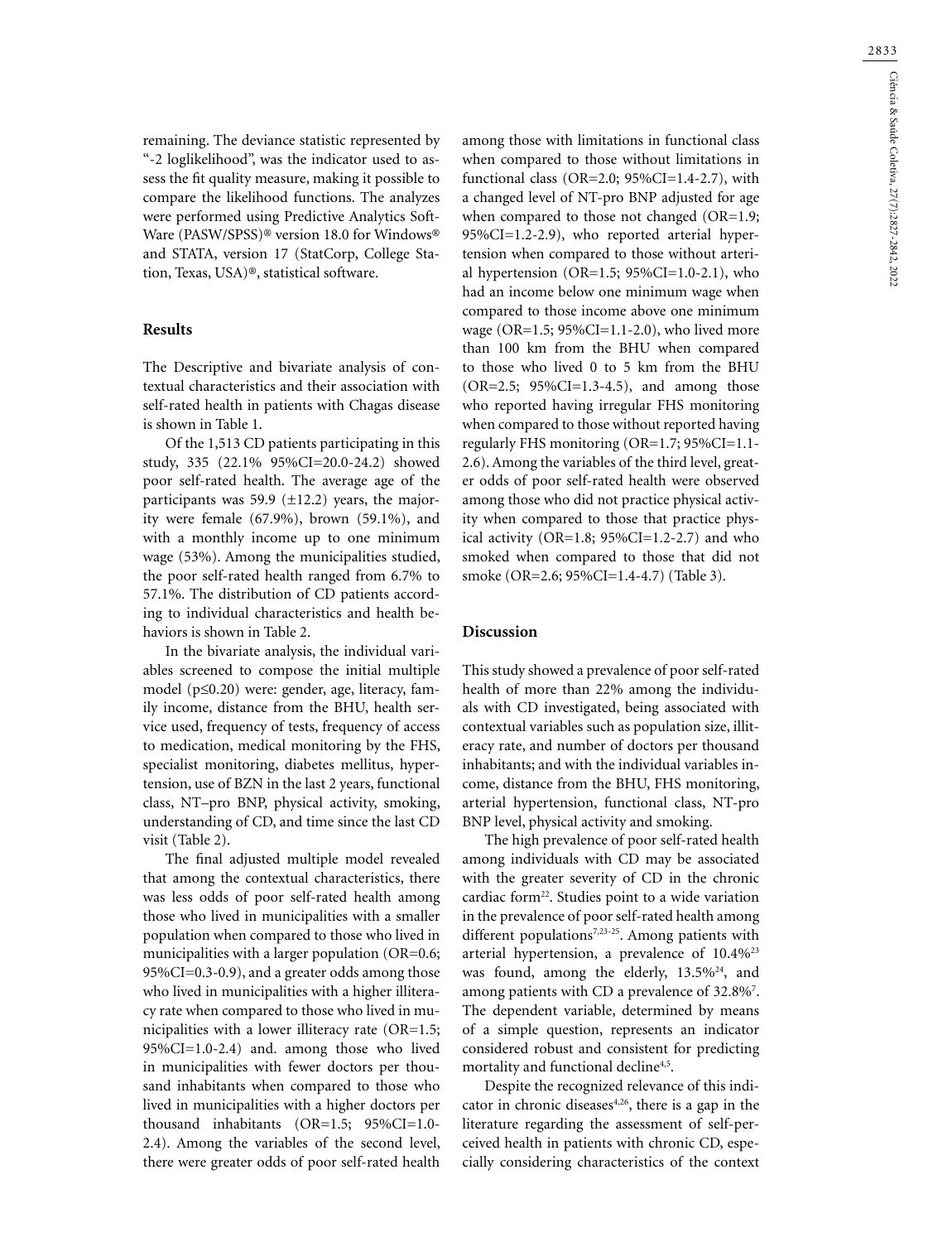Ferreira AM *et al.*

where they live. To date, no previous studies have been identified that have performed a multilevel assessment related to self-perceived health among patients with CD, making comparisons of this nature impossible. The only study identified regarding self-perceived health among CD patients was conducted considering only the individual level7 , not considering the context where

**Table 1**. Descriptive analysis of contextual characteristics and their relation with self-rated health in patients with Chagas disease (CD) (n=1,513).

|                                            | Descriptive                |       | <b>Bivariate</b>  |             |
|--------------------------------------------|----------------------------|-------|-------------------|-------------|
| <b>Contextual variables</b>                | n                          | n     | Self-rated health |             |
|                                            | municipalities individuals |       | Poor $n$ (%)      | 95%CI       |
| Total population                           |                            |       |                   |             |
| $<$ 31,003 inhabitants                     | 16                         | 902   | 196 (21.7%)       | 19.6-23.77  |
| >31,003 inhabitants                        | 5                          | 611   | 139 (22.7%)       | 20.58-24.81 |
| % of the rural population                  |                            |       |                   |             |
| $<$ 33.11%                                 | 5                          | 529   | 104 (19.7%)       | 17.69-21.70 |
| $>33.12\%$                                 | 16                         | 984   | $231(23.5\%)$     | 21.36-25.63 |
| Municipal Human Development Index. (MHDI)  |                            |       |                   |             |
| Low                                        | 4                          | 1,256 | 61 (23.7%)        | 21.55-25.84 |
| High/medium                                | 17                         | 257   | 274 (21.8%)       | 19.71-23.88 |
| Gini index                                 |                            |       |                   |             |
| < 0.4642                                   | 5                          | 229   | 286 (22.3%)       | 20.20-24.39 |
| >0.4643                                    | 16                         | 1,284 | 49 (21.4%)        | 19.71-23.88 |
| Average wage of formal workers             |                            |       |                   |             |
| $<$ 1.7 minimum wages                      | 12                         | 780   | 172 (22.1%)       | 20.00-14.19 |
| $>1.8$ minimum wages                       | 9                          | 733   | 163 (22.2%)       | 20.10-24.19 |
| Illiteracy rate                            |                            |       |                   |             |
| <17.1%                                     | 5                          | 667   | 139 (20.8%)       | 18.75-22.84 |
| $>17.2\%$                                  | 16                         | 846   | 196 (23.2%)       | 21.07-25.32 |
| % of the population with running water     |                            |       |                   |             |
| $< 85.4\%$                                 | 16                         | 1,136 | 254 (22.4%)       | 20.29-24.50 |
| $>85.5\%$                                  | 5                          | 377   | 81 (21.5%)        | 19.42-23.57 |
| % of the population with adequate sewerage |                            |       |                   |             |
| $<$ 49.5%                                  | 16                         | 1,100 | 263 (23.9%)       | 21.75-26.04 |
| $>49.6\%$                                  | 5                          | 413   | 72 (17.4%)        | 15.48-19.31 |
| % of the population with electricity       |                            |       |                   |             |
| $< 98.8\%$                                 | 16                         | 1,209 | 274 (22.7%)       | 20.58-24.81 |
| $>98.8\%$                                  | 5                          | 304   | $61(20.1\%)$      | 18.08-22.11 |
| SUS Performance Index (IDSUS)              |                            |       |                   |             |
| 0.500-0.599                                | $\overline{7}$             | 604   | 152 (25.2%)       | 23.01-27.38 |
| 0.600-0.799                                | 14                         | 909   | 183 (20.1%)       | 18.08-22.11 |
| Total health expenditure per inhabitant    |                            |       |                   |             |
| $<$ R\$ 610.72                             | 16                         | 1,142 | 269 (23.6%)       | 21.65-25.94 |
| $>$ R\$ 610.73                             | 5                          | 371   | 66 (17.8%)        | 15.87-19.72 |
| Number of doctors per thousand inhabitants |                            |       |                   |             |
| < 0.79                                     | 16                         | 1,100 | 262 (23.8%)       | 21.65-25.94 |
| >0.80                                      | 5                          | 413   | 73 (17.7%)        | 15.87-19.72 |
| % of the population with health insurance  |                            |       |                   |             |
| $<$ 3.03%                                  | 16                         | 978   | 225 (23%)         | 20.87-25.12 |
| $>3.04\%$                                  | 5                          | 535   | 110 (20.6%)       | 18.56-22.63 |
| FHS coverage                               |                            |       |                   |             |
| $<$ 99%                                    | $\overline{4}$             | 587   | 202 (21.8%)       | 19.71-23.88 |
| 100%                                       | 17                         | 926   | 133 (22.7%)       | 20.58-24.81 |
|                                            |                            |       |                   |             |

Source: Authors.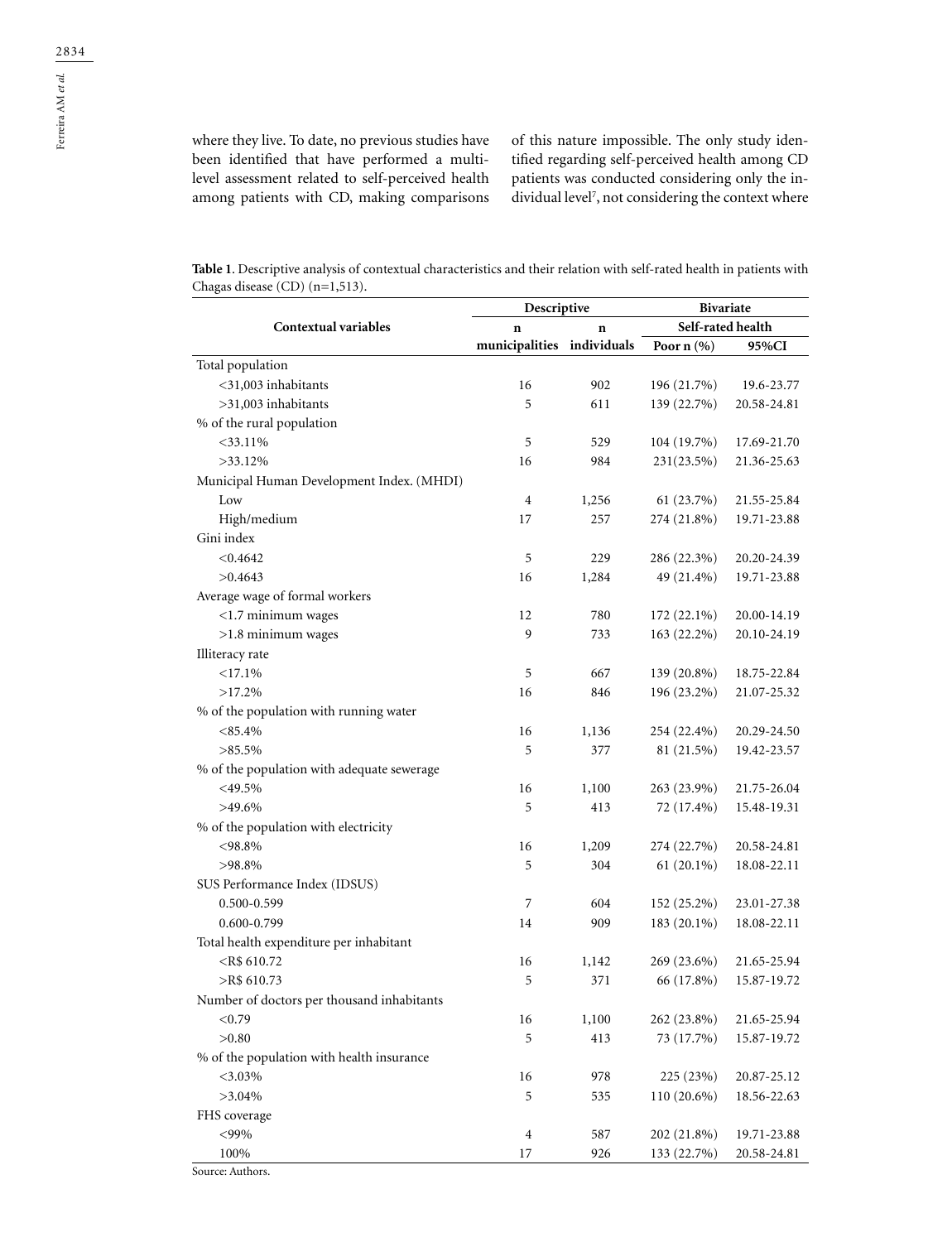the individuals lived. It is already known that the context determines the occurrence and worsening of CD, considering that most patients live in a situation of social vulnerability, with unfavor-

able sociodemographic, economic, and life conditions. In addition, many patients live in remote regions and have difficulty accessing specialized health services $16,27-29$ .

|                                   |             | <b>Bivariate</b>  |             |         |
|-----------------------------------|-------------|-------------------|-------------|---------|
| Characteristics                   | Descriptive | Self-rated health |             | P-value |
|                                   | $\mathbf n$ | Poor $n$ $(\%)$   | 95%CI       |         |
| Individual                        |             |                   |             |         |
| Gender                            |             |                   |             |         |
| Female                            | 1,028       | 241 (23.4%)       | 21.2-25.5   | 0.076   |
| Male                              | 485         | 94 (19.4%)        | 17.4-21.39  |         |
| Age                               |             |                   |             |         |
| 60 years or older                 | 667         | 137 (20.5%)       | 18.46-22.53 | 0.183   |
| Up to 60 years                    | 846         | 198 (23.4%)       | 21.26-25.53 |         |
| Self-reported skin color*         |             |                   |             |         |
| White                             | 321         | 236 (73.5%)       | 71.27-75.72 | 0.424   |
| Brown                             | 891         | 650 (73%)         | 70.76-75.23 |         |
| Black                             | 270         | 209 (77.4%)       | 75.29-79.50 |         |
| Others                            | 26          | 21 (80.8%)        | 78.81-82.78 |         |
| Marital status*                   |             |                   |             |         |
| Single. widowed or divorced       | 526         | $116(22.1\%)$     | 20.00-24.19 | 0.956   |
| Married or cohabiting             | 983         | 218 (22.2%)       | 20.10-24.29 |         |
| Literacy*                         |             |                   |             |         |
| N <sub>o</sub>                    | 645         | 157 (24.3%)       | 22.13-26.46 | 0.076   |
| Yes                               | 863         | 177 (20.5%)       | 18.46-22.53 |         |
| Family income*                    |             |                   |             |         |
| Up to R\$ 727.00                  | 800         | 200 (25%)         | 22.81-27.18 | 0.004   |
| Above R\$ 728.00                  | 709         | 134 (18.9%)       | 16.92-20.87 |         |
| Distance from the Health Unit*    |             |                   |             |         |
| Over 100 km                       | 61          | 27 (44.3%)        | 41.79-46.80 | < 0.001 |
| 6 to 99 km                        | 322         | 71 (22%)          | 19.91-24.08 |         |
| $0$ to $5 \text{ km}$             | 736         | 151 (20.5%)       | 18.46-22.53 |         |
| Health service used*              |             |                   |             |         |
| None                              | 132         | 39 (29.5%)        | 27.02-31.79 | 0.090   |
| Public                            | 1,013       | 214 (21.1%)       | 19.04-23.15 |         |
| Private/health insurance          | 368         | 82 (22.3%)        | 20.20-24.39 |         |
| Examination frequency*            |             |                   |             |         |
| Rarely or never                   | 758         | 190 (25.1%)       | 22.91-27.28 | 0.004   |
| Regularly/frequently              | 648         | 132 (20.4%)       | 18.36-22.43 |         |
| Always                            | 107         | $13(12.1\%)$      | 10.45-13.74 |         |
| Frequency of access to medicines* |             |                   |             |         |
| Rarely or never                   | 665         | 153 (23%)         | 20.87-25.12 | 0.056   |
| Regularly/frequently              | 421         | 97 (23%)          | 20.87-25.12 |         |
| Always                            | 317         | 53 (16.7%)        | 14.82-18.57 |         |
| Medical monitoring by the FHS*    |             |                   |             |         |
| Not monitored                     | 675         | 138 (20.4%)       | 18.36-22.43 | < 0.001 |
| Monitored irregularly             | 435         | 123 (28.3%)       | 26.03-30.56 |         |

Monitored regularly 349 56 (16%) 14.15-17.84

**Table 2**. Descriptive and bivariate analysis of individual characteristics and health behavior and their association with self-rated health in patients with Chagas disease (CD) (n=1,513).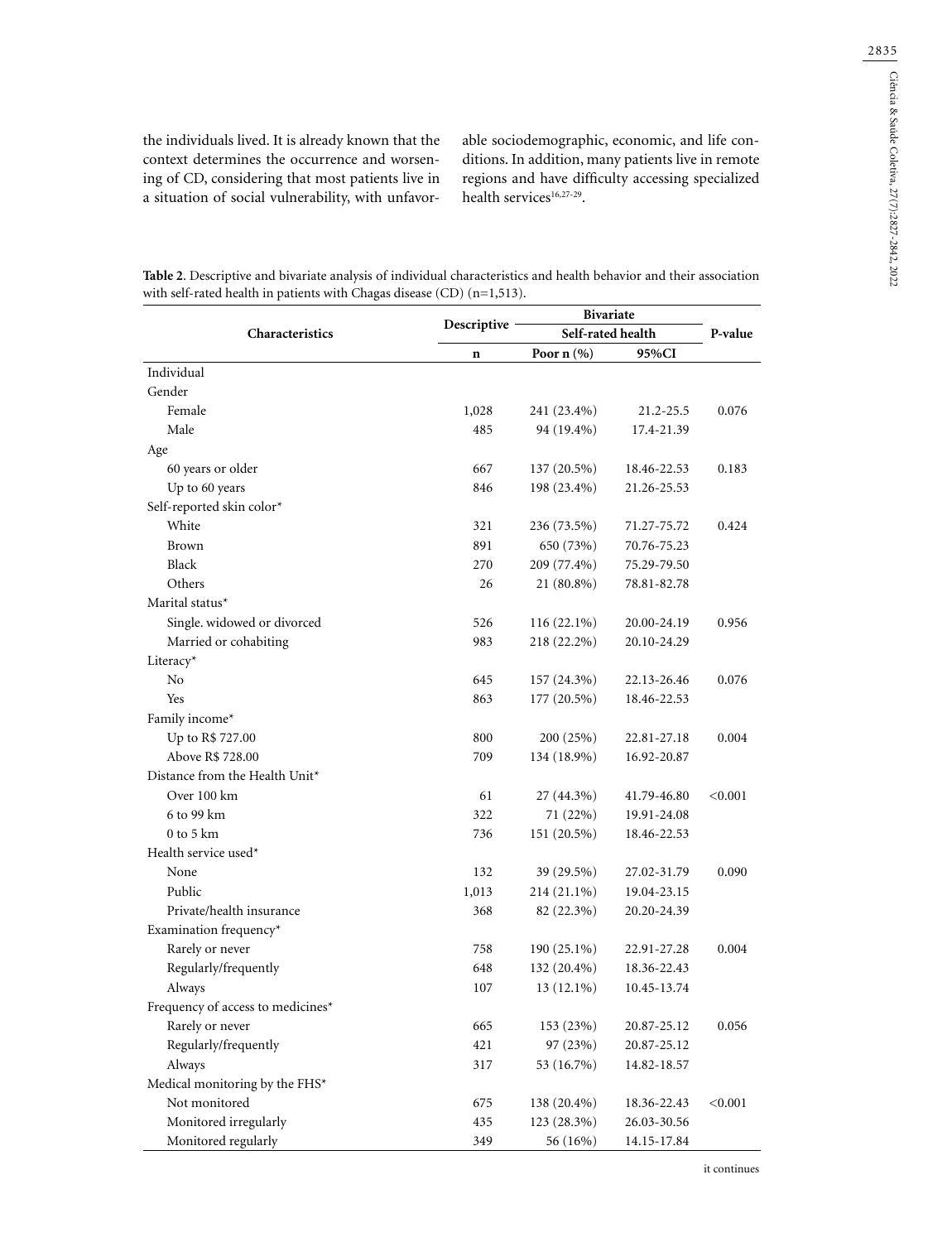|                                       |             | <b>Bivariate</b>  |             |         |
|---------------------------------------|-------------|-------------------|-------------|---------|
| Characteristics                       | Descriptive | Self-rated health |             | P-value |
|                                       | n           | Poor $n$ $(\%)$   | 95%CI       |         |
| Monitoring by specialist *            |             |                   |             |         |
| Not monitored                         | 905         | 184 (20.3%)       | 18.27-22.32 | 0.092   |
| Monitored irregularly                 | 304         | 80 (26.3%)        | 24.08-28.51 |         |
| Monitored regularly                   | 237         | 52 (21.9%)        | 19.81-23.98 |         |
| Diabetes mellitus                     |             |                   |             |         |
| Yes                                   | 176         | 47 (26.7%)        | 24.47-28.92 | 0.121   |
| N <sub>o</sub>                        | 1,337       | 288 (21.5%)       | 19.42-23.57 |         |
| Arterial hypertension                 |             |                   |             |         |
| Yes                                   | 982         | 233 (23.7%)       | 21.55-25.84 | 0.043   |
| No                                    | 531         | 102 (19.2%)       | 17.21-21.18 |         |
| BMI*                                  |             |                   |             |         |
| Overweight                            | 796         | 174 (21.9%)       | 19.81-23.98 | 0.802   |
| Normal weight                         | 692         | 155 (22.4%)       | 20.29-24.50 |         |
| Benznidazole use in the last 2 years* |             |                   |             |         |
| No                                    | 1,403       | 303 (21.6%)       | 19.52-23.67 | 0.152   |
| Yes                                   | 93          | 26 (28%)          | 25.73-30.26 |         |
| Functional class*                     |             |                   |             |         |
| With limitations                      | 629         | 179 (28.5%)       | 26.22-30.77 | < 0.001 |
| No limitations                        | 870         | $151(17.4\%)$     | 15.48-19.31 |         |
| QRS wave duration*                    |             |                   |             |         |
| Greater than or equal to 120 m/s      | 590         | 137 (23.2%)       | 21.07-25.32 | 0.516   |
| Up to $119 \text{ m/s}$               | 886         | 193 (21.8%)       | 19.71-23.88 |         |
| NT-pro BNP level*                     |             |                   |             |         |
| Changed                               | 178         | 61 (34.3%)        | 31.90-36.69 | < 0.001 |
| Not changed                           | 1,277       | 255 (20%)         | 17.98-22.01 |         |
| Health behavior                       |             |                   |             |         |
| Physical activity                     |             |                   |             |         |
| No                                    | 1,153       | 287 (24.9%)       | 22.72-27.07 | < 0.001 |
| Yes                                   | 360         | 48 (13.3%)        | 11.58-15.01 |         |
| Alcohol*                              |             |                   |             |         |
| Frequent alcohol use                  | 29          | $5(17.2\%)$       | 15.29-19.10 | 0.524   |
| Infrequent alcohol use                | 1,482       | 329 (22.2%)       | 20.10-24.29 |         |
| Smoking*                              |             |                   |             |         |
| Smoker                                | 89          | 33 (37.1%)        | 34.66-39.53 | < 0.001 |
| Never smoked or ex-smoker             | 1,423       | 301 (21.2%)       | 19.14-23.25 |         |
| Understanding CD*                     |             |                   |             |         |
| Do not understand enough              | 707         | 200 (28.3%)       | 26.03-30.56 | < 0.001 |
| Reasonable understanding              | 473         | 67(14.2)          | 12.44-15.95 |         |
| Understands well                      | 193         | 21 (10.9%)        | 9.32-12.47  |         |
| Time since the last CD consultation*  |             |                   |             |         |
| More than a year                      | 272         | 43 (15.8%)        | 13.96-17.63 | 0.003   |
| One year or less                      | 881         | 215 (24.4%)       | 22.23-26.56 |         |

**Table 2**. Descriptive and bivariate analysis of individual characteristics and health behavior and their association with self-rated health in patients with Chagas disease (CD) (n=1,513).

\*Variation of the number of 1,513 due to loss of information.

Source: Authors.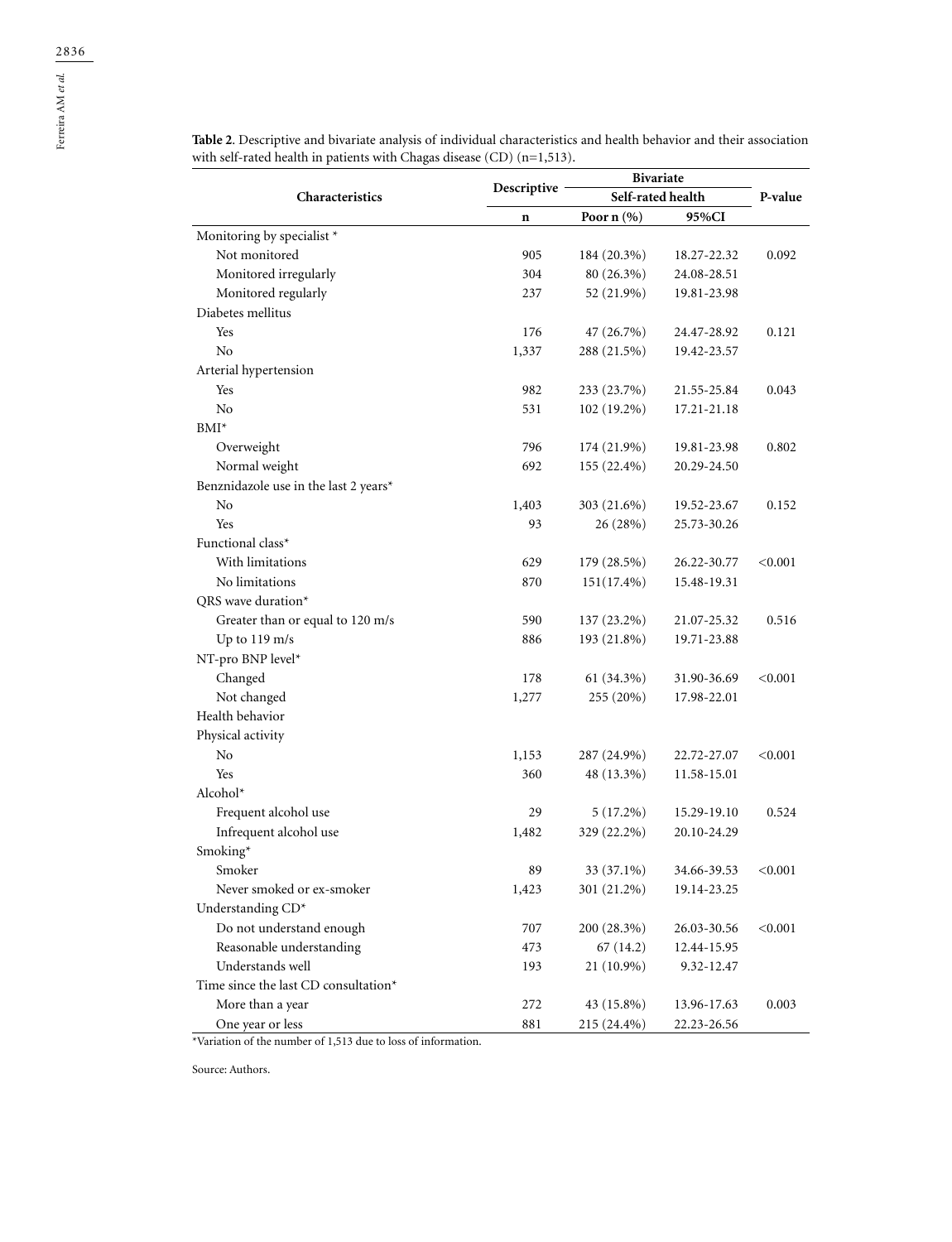| Model 1<br>Population<br>Contextual<br>Larger population<br>$\mathbf{1}$<br>Characteristics<br>Smaller population<br>$0.333(0.141 - 0.786)$<br>0.012<br>Illiteracy rate<br>Lower illiteracy rate<br>$\mathbf{1}$<br>Higher illiteracy rate<br>4.871 (1.506-15.751)<br>0.008<br>Number of doctors per<br>thousand inhabitants<br>Higher number of doctors<br>1<br>Lower number of doctors<br>1.388 (0.878-2.194)<br>0.160<br>Deviance (-2log Log likelihood)=1.586<br>Income<br>Model 2<br>Contextual<br>Greater than one wage<br>$\mathbf{1}$<br>Characteristics<br>Less than/lower one wage<br>1.401 (0.984-1.995)<br>0.055<br>Individual<br>Distance from the BHU<br>Characteristics<br>$0$ to $5~\mathrm{km}$<br>1<br>6 to 99 km<br>$1.0032(0.705-1.509)$<br>0.733<br>Above 100 km<br>2.482 (1.286-4.791)<br>0.005<br>FHS monitoring<br>Regularly<br>$\mathbf{1}$<br>Irregularly<br>$1.612(1.012 - 2.568)$<br>0.038<br>Not monitored<br>1.367 (0.835-2.238)<br>0.210<br>Arterial hypertension<br>Absent<br>1<br>Present<br>$1.504(1.022 - 2.215)$<br>0.031<br>Functional class<br>Without limitations<br>1<br>With limitations<br>$1.861(1.331-2.601) < 0.001$<br>NT-pro BNP level<br>Not changed<br>$\mathbf 1$ | $\mathbf{1}$<br>$0.600(0.379 - 0.949)$<br>$\mathbf{1}$<br>$1.558(1.004-2.417)$<br>1<br>$1.512(1.004-2.417)$<br>$\mathbf{1}$<br>$1.523(1.158-2.003)$<br>$\mathbf{1}$<br>$1.050(0.736-1.496)$<br>2.529 (1.394-4.590) | 0.029<br>0.048<br>0.019<br>0.003<br>0.787<br>0.002 |
|---------------------------------------------------------------------------------------------------------------------------------------------------------------------------------------------------------------------------------------------------------------------------------------------------------------------------------------------------------------------------------------------------------------------------------------------------------------------------------------------------------------------------------------------------------------------------------------------------------------------------------------------------------------------------------------------------------------------------------------------------------------------------------------------------------------------------------------------------------------------------------------------------------------------------------------------------------------------------------------------------------------------------------------------------------------------------------------------------------------------------------------------------------------------------------------------------------------------|--------------------------------------------------------------------------------------------------------------------------------------------------------------------------------------------------------------------|----------------------------------------------------|
|                                                                                                                                                                                                                                                                                                                                                                                                                                                                                                                                                                                                                                                                                                                                                                                                                                                                                                                                                                                                                                                                                                                                                                                                                     |                                                                                                                                                                                                                    |                                                    |
|                                                                                                                                                                                                                                                                                                                                                                                                                                                                                                                                                                                                                                                                                                                                                                                                                                                                                                                                                                                                                                                                                                                                                                                                                     |                                                                                                                                                                                                                    |                                                    |
|                                                                                                                                                                                                                                                                                                                                                                                                                                                                                                                                                                                                                                                                                                                                                                                                                                                                                                                                                                                                                                                                                                                                                                                                                     |                                                                                                                                                                                                                    |                                                    |
|                                                                                                                                                                                                                                                                                                                                                                                                                                                                                                                                                                                                                                                                                                                                                                                                                                                                                                                                                                                                                                                                                                                                                                                                                     |                                                                                                                                                                                                                    |                                                    |
|                                                                                                                                                                                                                                                                                                                                                                                                                                                                                                                                                                                                                                                                                                                                                                                                                                                                                                                                                                                                                                                                                                                                                                                                                     |                                                                                                                                                                                                                    |                                                    |
|                                                                                                                                                                                                                                                                                                                                                                                                                                                                                                                                                                                                                                                                                                                                                                                                                                                                                                                                                                                                                                                                                                                                                                                                                     |                                                                                                                                                                                                                    |                                                    |
|                                                                                                                                                                                                                                                                                                                                                                                                                                                                                                                                                                                                                                                                                                                                                                                                                                                                                                                                                                                                                                                                                                                                                                                                                     |                                                                                                                                                                                                                    |                                                    |
|                                                                                                                                                                                                                                                                                                                                                                                                                                                                                                                                                                                                                                                                                                                                                                                                                                                                                                                                                                                                                                                                                                                                                                                                                     |                                                                                                                                                                                                                    |                                                    |
|                                                                                                                                                                                                                                                                                                                                                                                                                                                                                                                                                                                                                                                                                                                                                                                                                                                                                                                                                                                                                                                                                                                                                                                                                     |                                                                                                                                                                                                                    |                                                    |
|                                                                                                                                                                                                                                                                                                                                                                                                                                                                                                                                                                                                                                                                                                                                                                                                                                                                                                                                                                                                                                                                                                                                                                                                                     |                                                                                                                                                                                                                    |                                                    |
|                                                                                                                                                                                                                                                                                                                                                                                                                                                                                                                                                                                                                                                                                                                                                                                                                                                                                                                                                                                                                                                                                                                                                                                                                     |                                                                                                                                                                                                                    |                                                    |
|                                                                                                                                                                                                                                                                                                                                                                                                                                                                                                                                                                                                                                                                                                                                                                                                                                                                                                                                                                                                                                                                                                                                                                                                                     |                                                                                                                                                                                                                    |                                                    |
|                                                                                                                                                                                                                                                                                                                                                                                                                                                                                                                                                                                                                                                                                                                                                                                                                                                                                                                                                                                                                                                                                                                                                                                                                     |                                                                                                                                                                                                                    |                                                    |
|                                                                                                                                                                                                                                                                                                                                                                                                                                                                                                                                                                                                                                                                                                                                                                                                                                                                                                                                                                                                                                                                                                                                                                                                                     |                                                                                                                                                                                                                    |                                                    |
|                                                                                                                                                                                                                                                                                                                                                                                                                                                                                                                                                                                                                                                                                                                                                                                                                                                                                                                                                                                                                                                                                                                                                                                                                     |                                                                                                                                                                                                                    |                                                    |
|                                                                                                                                                                                                                                                                                                                                                                                                                                                                                                                                                                                                                                                                                                                                                                                                                                                                                                                                                                                                                                                                                                                                                                                                                     |                                                                                                                                                                                                                    |                                                    |
|                                                                                                                                                                                                                                                                                                                                                                                                                                                                                                                                                                                                                                                                                                                                                                                                                                                                                                                                                                                                                                                                                                                                                                                                                     |                                                                                                                                                                                                                    |                                                    |
|                                                                                                                                                                                                                                                                                                                                                                                                                                                                                                                                                                                                                                                                                                                                                                                                                                                                                                                                                                                                                                                                                                                                                                                                                     |                                                                                                                                                                                                                    |                                                    |
|                                                                                                                                                                                                                                                                                                                                                                                                                                                                                                                                                                                                                                                                                                                                                                                                                                                                                                                                                                                                                                                                                                                                                                                                                     | 1                                                                                                                                                                                                                  |                                                    |
|                                                                                                                                                                                                                                                                                                                                                                                                                                                                                                                                                                                                                                                                                                                                                                                                                                                                                                                                                                                                                                                                                                                                                                                                                     | $1.752(1.148-2.674)$                                                                                                                                                                                               | 0.009                                              |
|                                                                                                                                                                                                                                                                                                                                                                                                                                                                                                                                                                                                                                                                                                                                                                                                                                                                                                                                                                                                                                                                                                                                                                                                                     | 1.368 (0.901-2.079)                                                                                                                                                                                                | 0.141                                              |
|                                                                                                                                                                                                                                                                                                                                                                                                                                                                                                                                                                                                                                                                                                                                                                                                                                                                                                                                                                                                                                                                                                                                                                                                                     |                                                                                                                                                                                                                    |                                                    |
|                                                                                                                                                                                                                                                                                                                                                                                                                                                                                                                                                                                                                                                                                                                                                                                                                                                                                                                                                                                                                                                                                                                                                                                                                     | 1                                                                                                                                                                                                                  |                                                    |
|                                                                                                                                                                                                                                                                                                                                                                                                                                                                                                                                                                                                                                                                                                                                                                                                                                                                                                                                                                                                                                                                                                                                                                                                                     | $1.500(1.057 - 2.131)$                                                                                                                                                                                             | 0.023                                              |
|                                                                                                                                                                                                                                                                                                                                                                                                                                                                                                                                                                                                                                                                                                                                                                                                                                                                                                                                                                                                                                                                                                                                                                                                                     |                                                                                                                                                                                                                    |                                                    |
|                                                                                                                                                                                                                                                                                                                                                                                                                                                                                                                                                                                                                                                                                                                                                                                                                                                                                                                                                                                                                                                                                                                                                                                                                     | $\mathbf{1}$                                                                                                                                                                                                       |                                                    |
|                                                                                                                                                                                                                                                                                                                                                                                                                                                                                                                                                                                                                                                                                                                                                                                                                                                                                                                                                                                                                                                                                                                                                                                                                     | $2.000(1.468 - 2.725) < 0.001$                                                                                                                                                                                     |                                                    |
|                                                                                                                                                                                                                                                                                                                                                                                                                                                                                                                                                                                                                                                                                                                                                                                                                                                                                                                                                                                                                                                                                                                                                                                                                     |                                                                                                                                                                                                                    |                                                    |
|                                                                                                                                                                                                                                                                                                                                                                                                                                                                                                                                                                                                                                                                                                                                                                                                                                                                                                                                                                                                                                                                                                                                                                                                                     | $\mathbf{1}$                                                                                                                                                                                                       |                                                    |
| Changed<br>$1.985(1.244-3.165)$<br>0.003                                                                                                                                                                                                                                                                                                                                                                                                                                                                                                                                                                                                                                                                                                                                                                                                                                                                                                                                                                                                                                                                                                                                                                            | 1.911 (1.256-2.906)                                                                                                                                                                                                | 0.002                                              |
| Deviance (-2log Log likelihood )=1.017                                                                                                                                                                                                                                                                                                                                                                                                                                                                                                                                                                                                                                                                                                                                                                                                                                                                                                                                                                                                                                                                                                                                                                              |                                                                                                                                                                                                                    |                                                    |
| Model 3<br>Physical activity practice                                                                                                                                                                                                                                                                                                                                                                                                                                                                                                                                                                                                                                                                                                                                                                                                                                                                                                                                                                                                                                                                                                                                                                               |                                                                                                                                                                                                                    |                                                    |
| Contextual<br>Yes<br>1                                                                                                                                                                                                                                                                                                                                                                                                                                                                                                                                                                                                                                                                                                                                                                                                                                                                                                                                                                                                                                                                                                                                                                                              | $\mathbf{1}$                                                                                                                                                                                                       |                                                    |
| Characteristics<br>No<br>$1.863(1.205 - 2.882)$<br>0.002                                                                                                                                                                                                                                                                                                                                                                                                                                                                                                                                                                                                                                                                                                                                                                                                                                                                                                                                                                                                                                                                                                                                                            |                                                                                                                                                                                                                    | 0.003                                              |
| Individual<br>Smoking<br>Characteristics                                                                                                                                                                                                                                                                                                                                                                                                                                                                                                                                                                                                                                                                                                                                                                                                                                                                                                                                                                                                                                                                                                                                                                            | $1.853(1.231-2.789)$                                                                                                                                                                                               |                                                    |
| No<br>$\mathbf{1}$<br>Health                                                                                                                                                                                                                                                                                                                                                                                                                                                                                                                                                                                                                                                                                                                                                                                                                                                                                                                                                                                                                                                                                                                                                                                        |                                                                                                                                                                                                                    |                                                    |
| Yes<br>3.303 (1.564-5.766)<br>0.002<br>2.621 (1.461-4.702)<br><b>Behaviors</b><br>Deviance (-2log Log likelihood)=996.725                                                                                                                                                                                                                                                                                                                                                                                                                                                                                                                                                                                                                                                                                                                                                                                                                                                                                                                                                                                                                                                                                           | $\mathbf{1}$                                                                                                                                                                                                       |                                                    |

**Table 3**. Final model of the Hierarchical Multilevel Logistic Regression Analysis of the factors associated with the

Source: Authors.

In our study, individuals with CD who lived in cities with a smaller population were less likely to report poor self-rated health. In Brazil, the expansion of primary health care (PHC) through the FHS has increased and facilitated access to scheduling appointments and exams, especially in smaller municipalities<sup>30</sup>, where residents and health workers know each other and maintain greater proximity. It is believed that in smaller municipalities, the humanization of assistance is facilitated due to the closer relationship between health workers and the reality experienced by the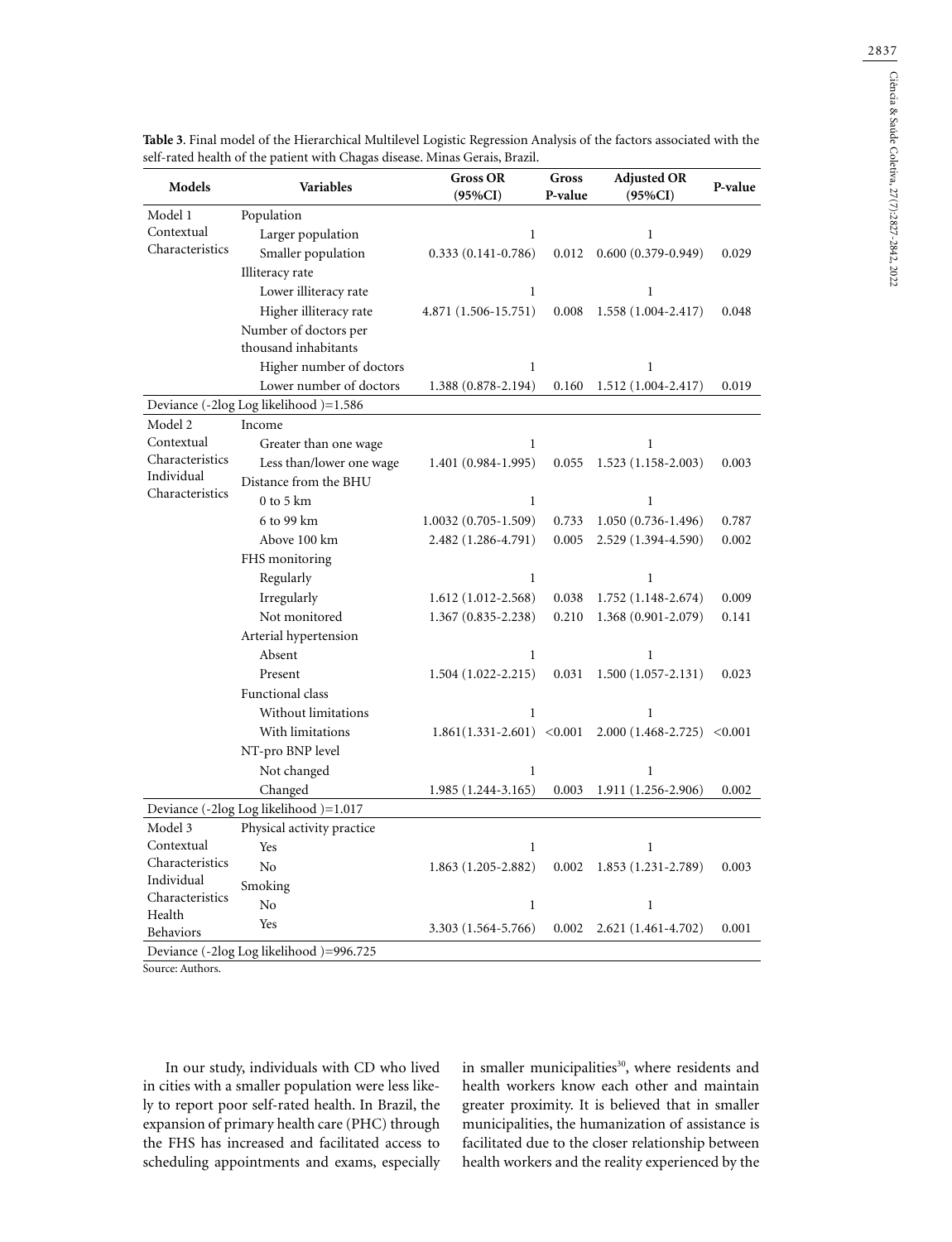user, which favors the construction of friendly and trusting relationships based on welcoming, bonding, listening, and dialogue<sup>31</sup>. It is known that health services with such characteristics bring greater satisfaction to their users<sup>32</sup>. Satisfaction with health services is associated with greater positive self-perception of health<sup>33</sup>. A previous study found that health services in rural areas were better evaluated than those in urban areas<sup>34</sup>. Possibly in smaller municipalities and in rural and remote areas, there is greater resignation to the health conditions experienced, increasing positive self-perception<sup>35</sup>.

The higher illiteracy rate was another contextual variable that remained in the final model associated with poor self-rated health among CD patients. It is already agreed that the level of education is one of the definers of the conduct that the individual takes within the health-disease process<sup>36</sup>. Health is influenced by educational level, with lower education associated with greater population illness<sup>37</sup>. Previous studies, including a systematic review, have pointed out the influence of schooling on the self-perception of health of other populations<sup>38,39</sup>. However, no studies have been identified that evaluated this relationship between patients with CD.

In this study, individuals with CD who lived in municipalities with fewer doctors per thousand inhabitants had greater odds of poor self-rated health. The WHO does not recommend or establish adequate rates of doctors per number of inhabitants, as this parameter depends on regional, socioeconomic, cultural, and epidemiological factors. Thus, there would be little point in establishing a generalized "ideal rate" for all countries<sup>40</sup>. Despite this, this indicator has been used due to the lack of any other that considers the complexity of care models<sup>41</sup>. Brazil still has one of the lowest rates of doctors per inhabitants in the world, and in January 2018 the country had 2.18 doctors per thousand inhabitants, while the average number for countries included in the Organization for Economic Cooperation and Development (OECD) is of 3.4 doctors per thousand inhabitants, reaching up to 5.1 doctors per thousand inhabitants in countries such as Norway<sup>42</sup>. The municipalities where the participants of this study lived had an average of 0.68 (±0.383) doctors per thousand inhabitants, and when categorized according to the percentile proposed in the study, the municipalities in the category "lesser number of doctors" had less than 0.79 doctors per thousand inhabitants, thus being well below the national average. The existence

of a referral doctor for a given community indicates the possibility of establishing a bond, and consequently, strengthening PHC attributes such as longitudinality and coordination of care<sup>43</sup>. Access and continuity of the PHC service is associated with better self-perceived health<sup>25</sup>. This association shows that the simple quantitative – the presence and permanence of doctors in the municipality – influence the self-perception of health among patients with CD.

The individual variables that reflect living conditions associated with poor self-rated health of patients with CD were income, distance from home to the BHU, and monitoring by the FHS. The distribution of income within a society is a health predictor<sup>44</sup>, and this relationship between the lowest income and the worst self-perception of health is already known<sup>10,25,38</sup>.

The greater distance between the home of patients with CD and the BHU suggests issues related to access to PHC services. Previous studies have already found that access to health services is influenced by distance<sup>45,46</sup>. Users who most frequent the BHU are those who live in its vicinity, which facilitates the link between patients and service<sup>46</sup>, which can influence self-perceived health.

Likewise, FHS monitoring was also associated with the outcome. This variable also reflects access to health services. There were greater odds of poor self-rated health among patients with CD who report irregular monitoring by the FHS. The FHS represents the "gateway" of SUS, the current public health model in force in Brazil, for access to PHC<sup>47</sup>. The difficulty in accessing health services is associated with poor self-rated health. Previous studies have identified such an association among the elderly<sup>24</sup> and in the general population<sup>25</sup>.

Although the influence of variables that reflect health conditions on self-perception is already established in the literature<sup>24,48-51</sup>, our study confirmed this finding, but innovated when considering markers of CD severity. No previous studies have been identified that have assessed the relationship between such markers and self-perceived health. Regarding the presence of systemic arterial hypertension, other studies have already shown its association with poor self-rated health<sup>24,50</sup>. The limited functional class and the altered NT-pro BNP level negatively influenced self-perceived health among CD patients. This finding corroborates the robustness of the dependent variable as a health predictor. The most advanced functional class is associated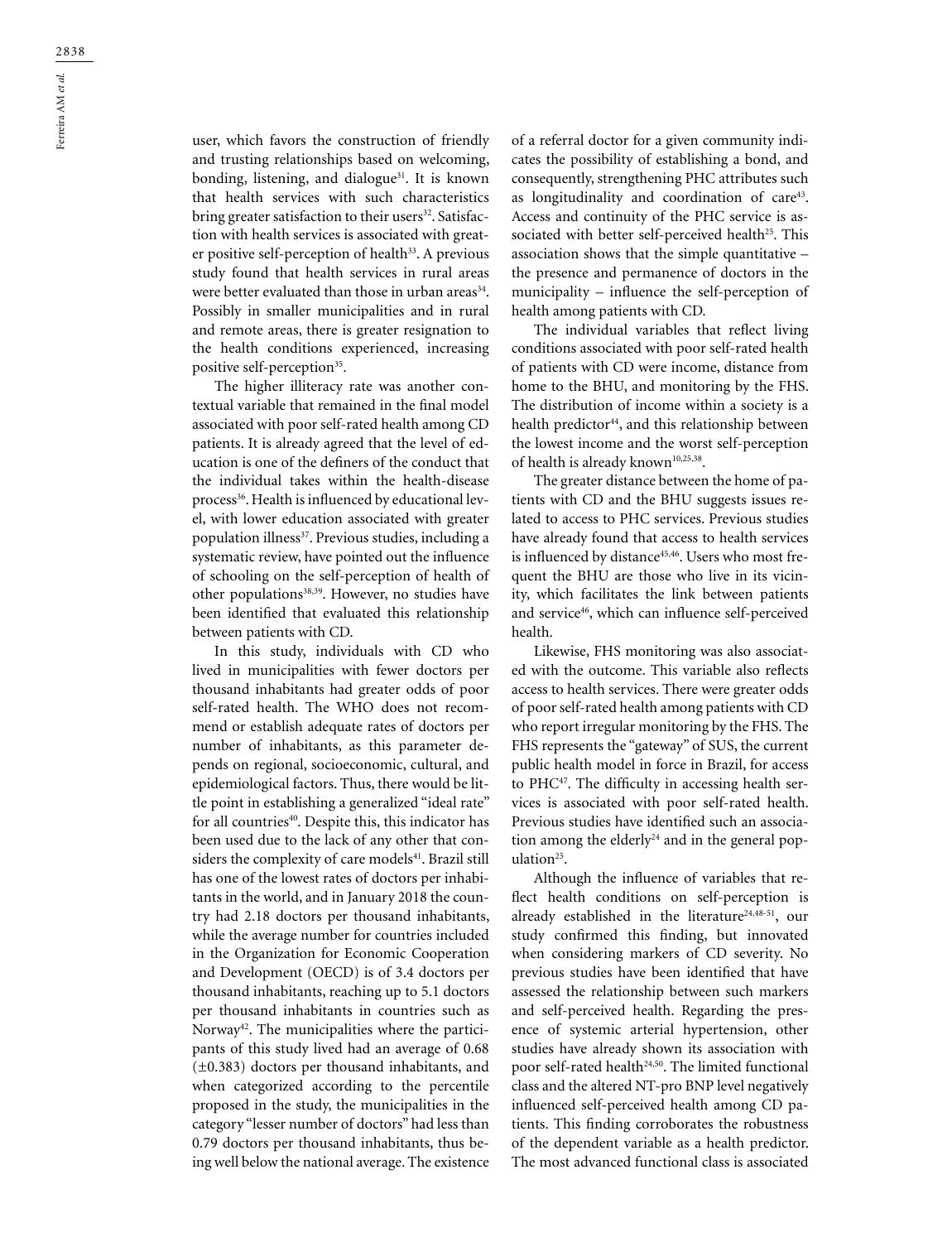with worse health conditions<sup>29,48</sup>, as it reflects the extent of symptoms of heart failure, common in CD. The levels of NT-pro BNP are also accurate discriminators of the diagnosis of heart failure, powerful predictors of death, and assist in the risk stratification of patients<sup>29,49</sup>, a frequent situation due to CD. It has been verified that the functional class with limitations and the altered NT-pro BNP level were associated with a worse cardiac prognosis in CD, increasing the odds of pacemaker implantation, atrial fibrillation and/ or death in two years of monitoring<sup>29</sup>.

The health behavior variables that were associated with poor self-rated health of CD patients were physical inactivity and smoking, a category most strongly associated with the outcome. The adoption of healthier lifestyles suggests greater self-care in health, and consequently, better self-perception of one's own health. Other studies have also found that poor self-rated health is strongly associated with physical inactivity<sup>52,53</sup>, as well as smoking<sup>54,55</sup>.

Regarding the limitations, in addition to the cross-sectional design that does not allow establishing causal relationships, there is a limitation regarding the extrapolation of the results to other populations with CD, who live in different contexts to those portrayed in this investigation. However, it has already been observed that populations with CD generally have a similar epidemiological profile<sup>48</sup>. On the other hand, the large sample size of patients with CD and who live in endemic areas of small municipalities is a strong point of our study, as it portrays scenarios commonly overlooked in the investigations. In addition, the results were reliably measured, reflecting the patients' social and clinical conditions, as well as their parasitological status. Even though

some of the information collected came from self-reporting, which can lead to measurement bias, high accuracy of self-reported questions for chronic conditions has already been verified<sup>56</sup>. Self-perceived health proved to be an important indicator to be used in health planning and clinical evaluation. This indicator was sensitive to the contextual and individual conditions of patients with CD and deserves to be considered in global assessments of these individuals.

This self-perception was influenced by the context where individuals lived, even after adjustment for important individual markers. The odds of poor self-rated health were lower among residents of municipalities with a smaller population size. On the other hand, the odds of poor self-rated health were greater among residents of municipalities with higher illiteracy rates and with a lower ratio of doctors per inhabitant. At the individual level, the poor self-rated health among patients with CD was influenced by sociodemographic issues, access to health services, clinical/laboratory issues, and behaviors. Thus, we observe the influence of the organization/offer of the Brazilian public health service and of individual characteristics in the self-perception of health of patients with CD.

Our findings also corroborate the robustness of the dependent variable as a predictor of health conditions, since important clinical and laboratory markers related to the severity of CD remained in the final model. Despite its simplicity of measurement, self-perception of health proved to be a sensitive indicator of health status in CD, deserving greater recognition both among scientific studies and in the conduct of clinical practices, which may favor not only the implementation of care, but also its management.

#### **Collaborations**

AM Ferreira, EC Sabino, ALP Ribeiro, RF Damasceno, TM Vieira, MCP Nunes and DS Haikal made substantial contributions to the conception or design of the work, or the acquisition, analysis, or interpretation of data for the work. AM Ferreira, MCP Nunes and DS Haikal worked on drafting the work or revising it critically for important intellectual content. All authors read and approved the final manuscript.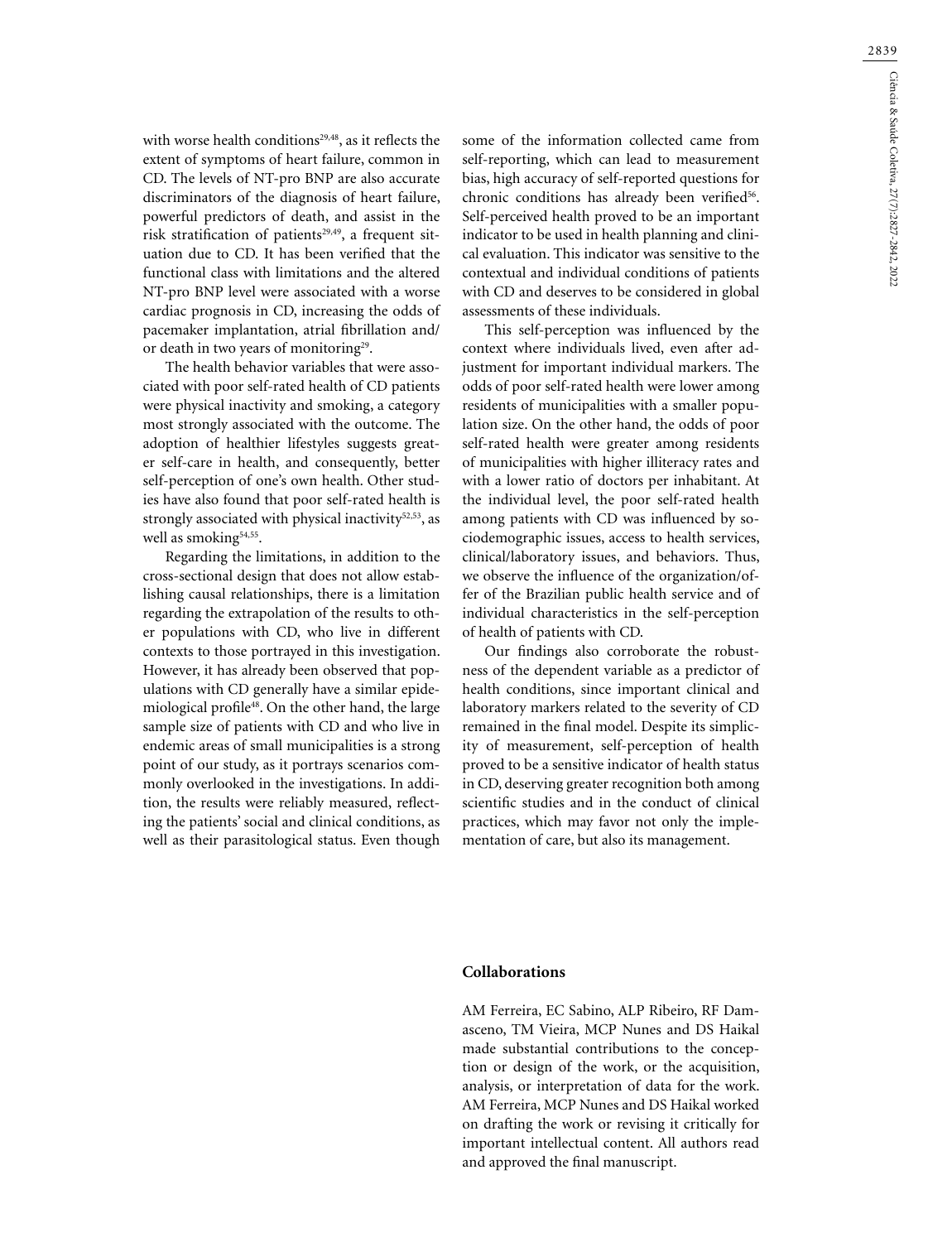## **Funding**

The SaMi-Trop cohort study is supported by the National Institute of Health (NIH), (P50AI 098461-02 and U19AI098461-06). Trial registration number: NCT02646943. The funders had no role in study design, data collection and analysis, decision to publish, or preparation of the manuscript.

#### **References**

- 1. Martins-Melo FR, Ramos Júnior AN, Alencar CH, Heukelbach J. Prevalence of Chagas disease in Brazil: a systematic review and meta-analysis. *Acta Trop* 2014; 130:167-174.
- 2. Dias JCP. Doença de Chagas, ambiente, participação e Estado. *Cad Saude. Publica* 2001; 17:165-169.
- 3. Rassi Jr A, Rassi A, Marin-Neto JA. Chagas disease. *Lancet* 2010; 375(9723):1388-1402.
- 4. Idler EL, Benyamini Y. Self-rated health and mortality: a review of twenty-seven community studies. *J Health Soc Behav* 1997; 38:21-37.
- 5. Jylha M, Guralnik JM, Ferrucci L, Jokela J, Heikkinen E. Is self-rated health comparable across cultures and genders? *J Gerontol* 1998; 39:983-990.
- 6. DiMatteo MR, Giordani PJ, Lepper HS, Croghan TW. Patient adherence and medical treatment outcomes: a meta-analysis. *Med Care* 2002; 40(9):794-811.
- 7. Lima-Costa MFF, Barreto SM, Guerra HL, Firmo JOA, Uchoa E, Vidigal PG. Ageing with Trypanosoma cruzi infection in a community where the transmission has been interrupted: the Bambuí Health and Ageing Study (BHAS). Int J Epidemiol 2001; 30:887-893.
- 8. Kennedy BP, Kawachi I, Glass R, Prothrow-Stigh D. Income distribution, socioeconomic status, and self-rated health in the United States: multilevel analysis. *BMJ* 1998; 317:917-921.
- 9. Lantz PM, Lynch JM, House JS, Lepkowski JM, Mero RP, Musick MA, Williams DR. Socioeconomic disparities in health change in longitudinal study of US adults: the role of health-risk behaviors. *Soc Sci Med* 2001; 53(1):29-40.
- 10. Bobak M, Pkhart H, Rose R, Hertzman C, Marmot M. Socioeconomic factors, material inequalities, and perceived control of self-rated health: cross-sectional data from seven post-communist countries. *Soc Sci Med* 2000; 51:1343-1350.
- 11. Lindstrom M, Sundquist J, Ostergren P-O. Ethnic differences in self-reported health in Malmö in southern Sweden. *J Epidemiol Community Health* 2001; 55:97-103.
- 12. Aberg-Yngwe M, Diderichsen F, Whitehead M, Holland P, Burstrom B. The role of income differences in explaining social inequalities in self-rated health in Sweden and Britain. *J Epidemiol Community Health* 2001; 55:556-561.
- 13. Barata RB. Epidemiologia social. *Rev Bras Epidemiol* 2005; 8(1):7-17.
- 14. Souza Tassinari W, León AP, Werneck GL, Faerstein E, Lopes CS, Chor D, Nadanovsky P. Contexto sócio-econômico e percepção da saúde bucal em uma população de adultos no Rio de Janeiro, Brasil: uma análise multinível. *Cad Saude Publica* 2007; 23(1):127-136.
- 15. Cardoso CS, Sabino EC, Oliveira CDL, Oliveira LC, Ferreira AM, Cunha-Neto E, Bierrenbach AL, Ferreira JE, Haikal DS, Reingold AL, Ribeiro AL. Longitudinal study of patients with chronic Chagas cardiomyopathy in Brazil (SaMi-Trop project): a cohort profile. *BMJ Open* 2016; 6(5):e011181.
- 16. Ferreira AM, Sabino EC, Oliveira LC, Oliveira CDL, Cardoso CS, Ribeiro ALP, Haikal DS. Benznidazole use among patients with chronic Chagas' cardiomyopathy in an endemic region of Brazil. *PLoS One* 2016; 11(11):e0165950.

Ferreira AM et al. Ferreira AM *et al.*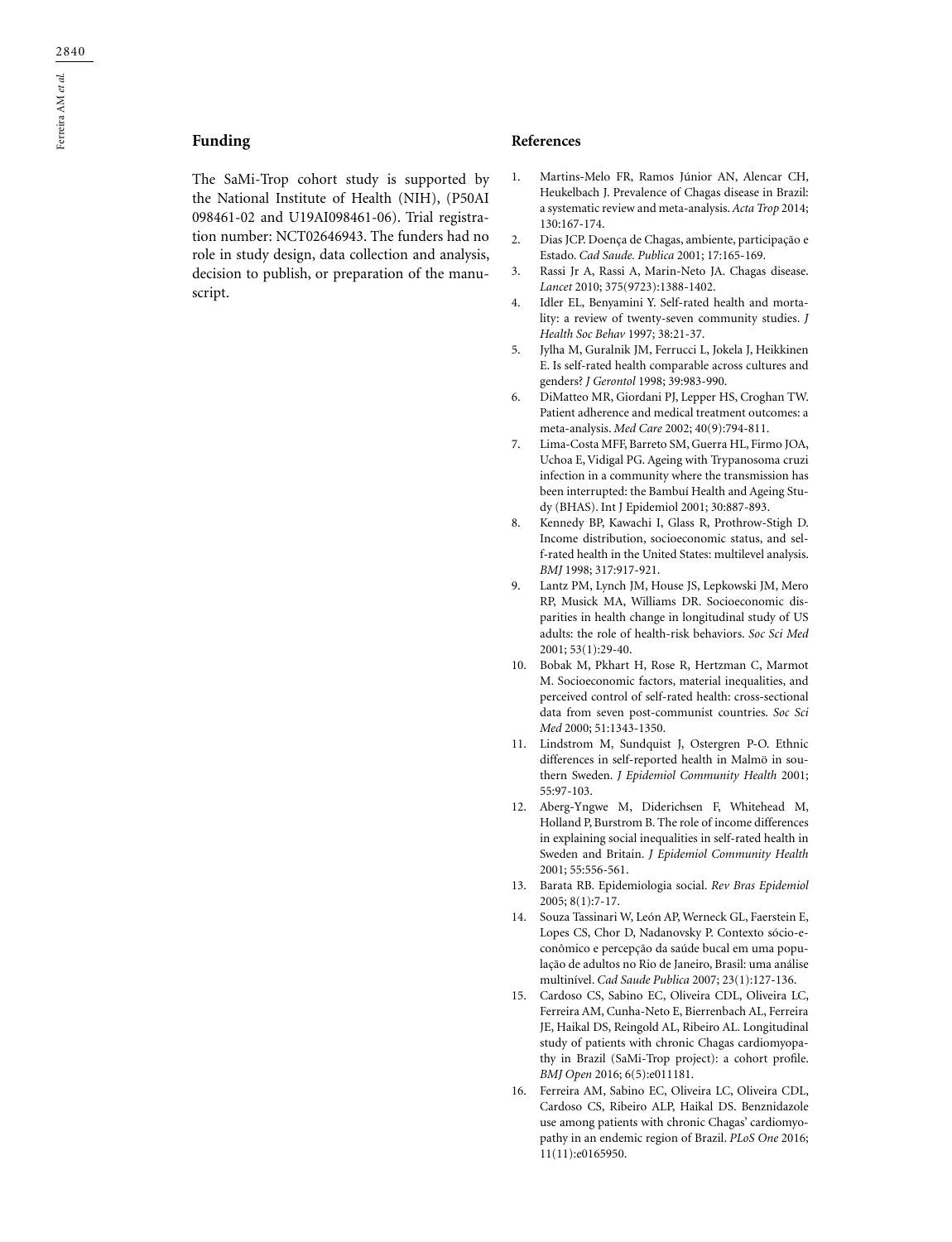- 17. Andersen RM, Davidson PL. Improving access to care in America: Individual and contextual indicators. In: Andersen RM, Rice TH, Kominski GF, editors. *Changing the US Health Care System: Key Issues in Health Services Policy and Management*. San Francisco: Jossey -Bass; 2007. p. 3-31.
- 18. New York Heart Association Chacko KA. AHA Medical/Scientific Statement: 1994 revisions to classification of functional capacity and objective assessment of patients with diseases of the heart. *Circulation* 1995; 92(7):2003-2005.
- 19. World Health Organization (WHO). *Obesity: preventing and managing the global epidemic. Report of a WHO Consultation. WHO Technical report series 894*. Geneva: WHO; 2000.
- 20. Maisel A, Mueller C, Adams Jr K, Anker SD, Aspromonte N, Cleland JG, Cohen-Solal A, Dahlstrom U, DeMaria A, Di Somma S, Filippatos GS, Fonarow GC, Jourdain P, Komajda M, Liu PP, McDonagh T, McDonald K, Mebazaa A, Nieminen MS, Peacock WF, Tubaro M, Valle R, Vanderhyden M, Yancy CW, Zannad F, Braunwald E. State of the art: using natriuretic peptide levels in clinical practice. *Eur J Heart Fail* 2008; 10(9):824-839.
- 21. Nascimento BR, Araujo CG, Rocha M., Domingues J, Rodrigues AB, Barros MV, Ribeiro AL. The prognostic significance of electrocardiographic changes in Chagas disease. *J Electrocardiol* 2012; 45(1):43-48,
- 22. Arruda GO, Lima AS, Teston EF, Cecilio HPM., Radovanovic CAT, Marcon SS. Associação entre autopercepção de saúde e características sociodemográficas com doenças cardiovasculares em indivíduos adultos. *Rev Esc Enferm USP* 2015; 49(1):61-68.
- 23. Carneiro JA, Gomes CAD, Durães W, Jesus DRD, Chaves KLL, Lima CDA, Costa FM, Caldeira AP. Autopercepção negativa da saúde: prevalência e fatores associados entre idosos assistidos em centro de referência. *Cien Saude Colet* 2020; 25(3):909-918.
- 24. Medeiros SM, Silva LSR, Carneiro JA, Ramos GCF, Barbosa ATF, Caldeira AP. Fatores associados à autopercepção negativa da saúde entre idosos não institucionalizados de Montes Claros, Brasil. *Cien Saude Colet* 2016; 21(11):3377-3386.
- 25. Shi L, Starfield B, Politzer R, Regan J. Primary care, self-rated health, and reductions in social disparities in health. *Health Serv Res* 2002; 37(3):529-550.
- 26. Tavares NUL, Bertoldi AD, Mengue SS, Arrais PSD, Luiza V L, Oliveira MA, Ramos LR, Farias MR, Pizzol TDSD. Fatores associados à baixa adesão ao tratamento farmacológico de doenças crônicas no Brasil. *Rev Saude Publica* 2016; 50(Supl. 2):10s.
- 27. Dias JCP, Ramos Jr AN, Gontijo ED, Luquetti A, Shikanai-Yasuda MA, Coura JR, Torres RM, Melo JRC, Almeida EA, Oliveira Jr WS, Silveira AC, Rezende JM, Pinto FS, Ferreira AW, Rassi A, Filho, AAF, Sousa AS, Filho DC, Jansen AM, Andrade GMQ, Britto CFDC, Pinto AYN, Rassi Jr A, Campos DE, Abad-Franch F, Santos, SE, Chiari E, Hasslocher-Moreno AM, Moreira EF, Marques DSO, Silva EL, Marin-Neto JA, Galvão LMC, Xavier SS, Valente SAS, Carvalho NB, Cardoso AV, Silva RA, Costa VM, Vivaldini SM, Oliveira SM, Valente VC, Lima MM, Alves R. II Consenso Brasileiro em Doença de Chagas, 2015.*Epidemiol Serv Saude* 2016; 25:1-10.
- 28. Bonney KM. Chagas disease in the 21st century: a public health success or an emerging threat? *Parasite EDP Sci* 2014; 21:11.
- 29. Ferreira AM, Sabino E´C, Oliveira LC, Oliveira CDL, Cardoso CS, Ribeiro ALP, Damasceno RF, Nunes MDCP, Haikal DSA. Impact of the social context on the prognosis of Chagas disease patients: Multilevel analysis of a Brazilian cohort. *PLoS Negl Trop Dis* 2020; 14(6):e0008399.
- 30. Malta DC, Santos MAS, Stopa SR, Vieira JEB, Melo EA, Reis AAC. A Cobertura da Estratégia de Saúde da Família (ESF) no Brasil, segundo a Pesquisa Nacional de Saúde, 2013. *Cien Saude Colet* 2016; 21(2):327-338.
- 31. Nora CRD, Junges JR. Política de humanização na atenção básica: revisão sistemática. *Rev Saude Publica* 2013; 47(6):1186-1200.
- 32. Moimaz SAS, Marques JAM, Saliba O, Garbin CAS, Zina LG, Saliba NA. Satisfação e percepção do usuário do SUS sobre o serviço público de saúde. Physis 2010; 20(4):1419-1440.
- 33. Gouveia GC, Souza WV, Luna CF, Souza-Júnior PRB, Szwarcwald CL. Satisfação dos usuários do sistema de saúde brasileiro: fatores associados e diferenças regionais. *Rev Bras Epidemiol* 2009; 12(3):281-296.
- 34. Silva GS; Alves CRL. Avaliação do grau de implantação dos atributos da atenção primária à saúde como indicador da qualidade da assistência prestada às crianças *. Cad. Saúde Pública [online].* 2019, vol.35, n.2 [citado 2020-01-20], e00095418.
- 35. Toigo CH, Conterato MA. Pobreza, Vulnerabilidade e Desenvolvimento no Território Rural Zona Sul: o que aponta o Índice de Condição de Vida? *Rev Econ Sociol Rural* 2017; 55(2):267-284.
- 36. Paskulin LMG, Aires M, Valer DB, Morais EPD, Freitas IBD. Adaptaçâo de um instrumento que avalia alfabetização em saúde das pessoas idosas. *Acta Paulista Enferm* 2011; 24(2):271-277.
- 37. World Health Organization (WHO). *A Conceptual Framework for Action on the Social Determinants of Health. Discussion paper for the Commission on Social Determinants of Health DRAFT*. Geneva: WHO; 2007.
- 38. Santos SM, Chor D, Werneck GL, Coutinho ESF. Associação entre fatores contextuais e auto-avaliação de saúde: uma revisão sistemática de estudos multinível. *Cad Saude Publica* 2007; 23:2533-2554.
- 39. Wen M, Browning CR, Cagney KA. Poverty, affluence, and income inequality: neighborhood economic structure and its implications for health. *Soc Sci Med* 2003; 57:843-860.
- 40. Organização Mundial da Saúde (OMS). Departamento de Recursos Humanos para a Saúde. *Spotlight: estatísticas da força de trabalho em saúde*. *Edição nº 8*. Genebra: OMS; 2009.
- 41. Universidade de São Paulo (USP). *Estudantes de Medicina e médicos no Brasil: números atuais e projeções. Projeto Avaliação das Escolas Médicas Brasileiras. Relatório I*. São Paulo: USP; 2013.
- 42. Scheffer M, Biancarelli A, Cassenote A. *Demografia Médica no Brasil 2018*. São Paulo: FMUSP, CFM, Cremesp; 2018.
- 43. Starfield B. *Atenção primária: equilíbrio entre necessidades de saúde, serviços e tecnologia*. Brasília: Unesco; 2002.